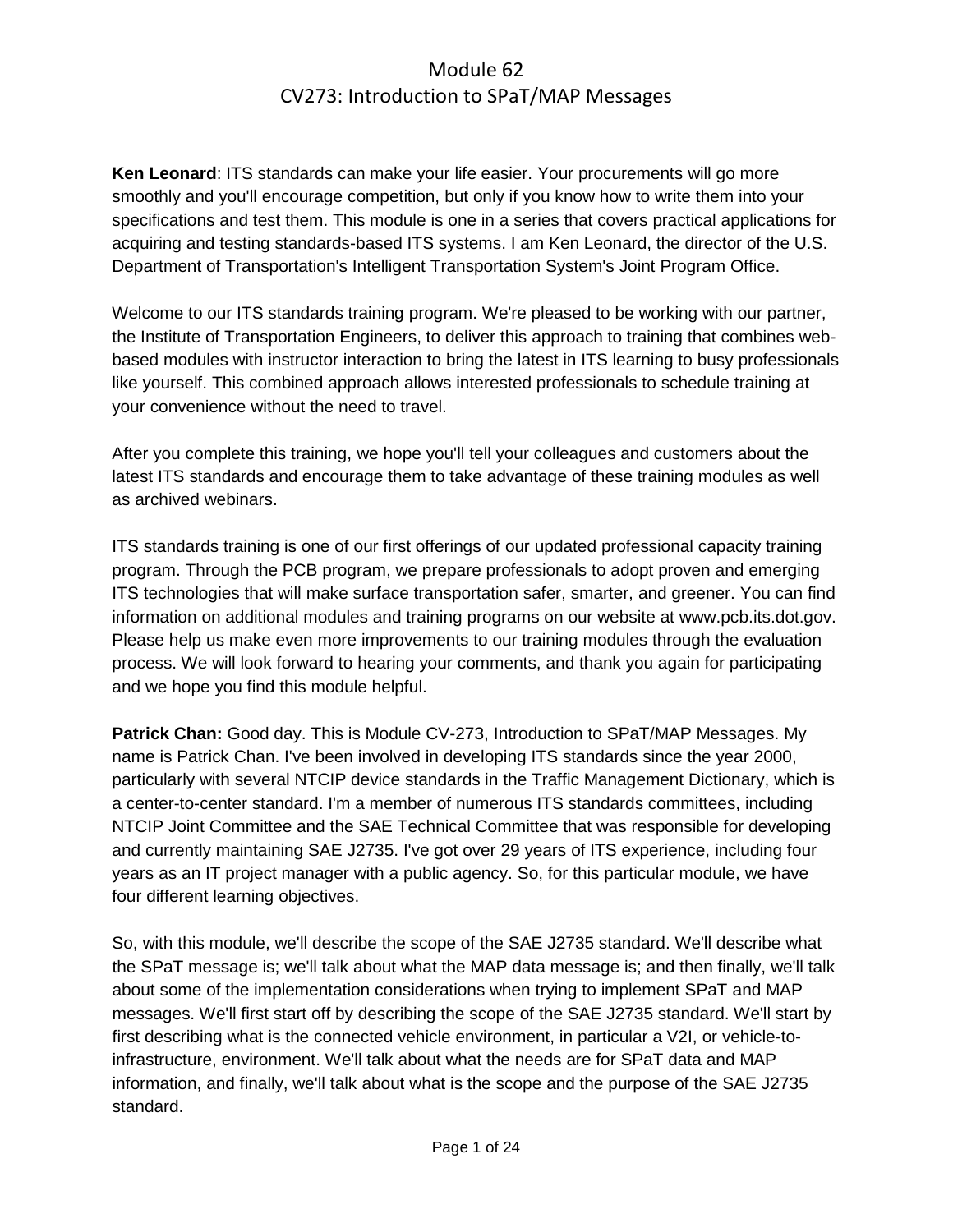Let's start off with reviewing the major transportation challenges that transportation agencies face today. First is safety. In 2017, over 37 thousand motor vehicle deaths were recorded as part of over 6.4 million crashes on the U.S. roadways. It is also estimated that 8.8 billion hours was wasted in 2017 on the nation's highways waiting in congestion, which has an estimated economic productively cost of 166 billion dollars. The same congestion has an impact on the environment resulting in approximately 3.3 billion gallons of wasted fuel. USDOT believes that the deployment of a connected vehicle environment can help transportation agencies address these challenges. For example, USDOT believes that the deployment of a CV can have eliminated 80 percent of the crashes that occurred in 2017.

But what exactly is the CV environment? In broad terms, a connected vehicle environment consists of vehicles, individuals such as pedestrians or bicyclists equipped with smart devices, and infrastructure that can wirelessly communicate amongst each other to provide valuable information and services that may address the transportation challenges presented in the previous slide. These services enabled by software applications can help to reduce crashes, improve mobility, and improve the environment.

This connectivity is provided through a range of wireless technologies, but primarily in two categories: One, short-range communications, which provide an open network over hundreds of meters so vehicles approaching each other can communicate and inform each other of their presence and movement. That's known as V2V, or vehicle-to-vehicle communications. These vehicles may also exchange information with the infrastructure or the roadway infrastructure, that's V2I, or vehicle-to-infrastructure, and individual travelers through smart devices. That's known as V2P, or vehicle-to-pedestrians. Second, remote communicate which allow these connected vehicles and travelers to access centralized services such as fleet management capabilities, regional traffic management, and personalize trip information, etcetera. Collectively, all this wireless connectivity is referred to as vehicle-to-everything, or V2X.

So, what data might be exchanged in such a connected vehicle environment? What data can be exchanged amongst the different components so that we can address the transportation challenges previously mentioned? For connected vehicles, vehicles can share their current position and sensor data with other vehicles, travelers, and infrastructure, while simultaneously we see data from the infrastructure that can reduce the likelihood of incidents and improve mobility, such as reducing travel delay.

For connected individuals, using their smartphones or smart devices, they can share their current position with other vehicles and also with the infrastructure, and in return they can return information about their current surrounding—for example, where are the crosswalks, and is there a walk signal available right now so that they can cross the street safely. For connected infrastructure, it can provide geographic and traffic information about the intersection and the roadway, including signal time and data, to the travelers.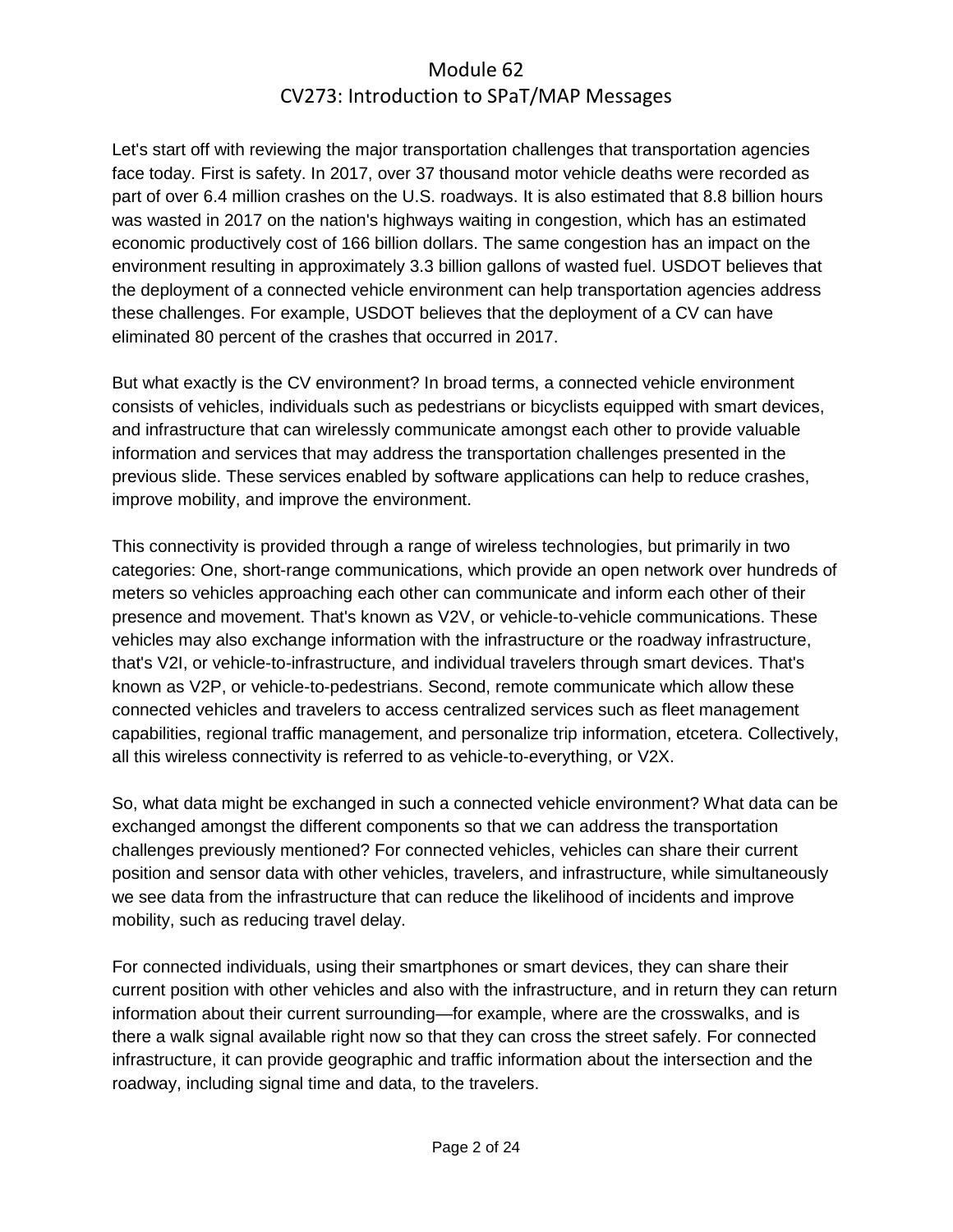In return, the infrastructure can receive information about the vehicles and travelers so that they can better manage the traffic/travel on the roadway, such as, "Hey, is there a vehicle approaching the signalized intersection, or is there a pedestrian in the crosswalk?" So, how is this data useful in addressing safety and mobility and environmental challenges that were first presented?

The answer is by developing applications or software that can use the data that has been exchanged to, A, warn travelers about avoiding a right-of-way and signalized intersections; maybe warn travelers about other vehicles so that they avoid crashes with each other; and to provide advisories to travelers to improve flow through the signalized intersection. So, this module focuses on two types of data that are provided by the connected infrastructure to connected vehicles and individuals.

The first is signalized phase and timing data, or SPaT, which originates from the traffic signal controller. The second messages or pieces of information is the roadway geometry or MAP data, which generally originates from a traffic management center. Both these pieces of data are broadcasted by a device known as the roadside unit to travelers to support applications for signalized intersections. There are other modules in this professional capacity building series that present other types of data that may be exchanged in a connected vehicle environment to support other types of applications, such as vehicle-to-vehicle applications.

But focusing on the signal phase and timing data, or SPaT, the SPaT data can be used by applications in pedestrian devices such as a smartphone to provide warnings to pedestrians. "Hey, I'm at a signalized intersection. Do I currently have the walk signal, or is it flashing Don't Walk, or do I have a Don't Walk signal right now?" It can also be used to provide warnings to drivers such as, "Hey, you're driving, and there's a red light, so there might be a right light violation," or "There's a pedestrian in the crosswalk, so please be careful turning," or what vehicle movements are currently allowed. Am I allowed to make a left turn, or does the signal indicate that I'm not allowed to make that left turn right now? We can also provide driver advisory, for example, suggested travel speeds.

"Hey, this is the best speed to cross through the intersection, because, for mobility purposes or for environmental purposes, this is the most efficient speed to go through the intersection." The other piece of information is the MAP data, or roadway geometry data. It can be provided by the infrastructure and used by applications to determine the lane or pedestrian path locations and any restrictions that might be currently in effect. They're used by applications to provide warnings or advisories to travelers—"No left turns allowed at the intersection," for example, or "The lane curve is too sharp, so slow down," or "The sidewalk is closed."

MAP messages also are required to properly interpret the SPaT data. While SPaT data includes what movement is currently allowed, the MAP data provides the context: "Where are the lanes? Where am I? If I wanted to make a left turn from the lane I'm currently in, which lane do I turn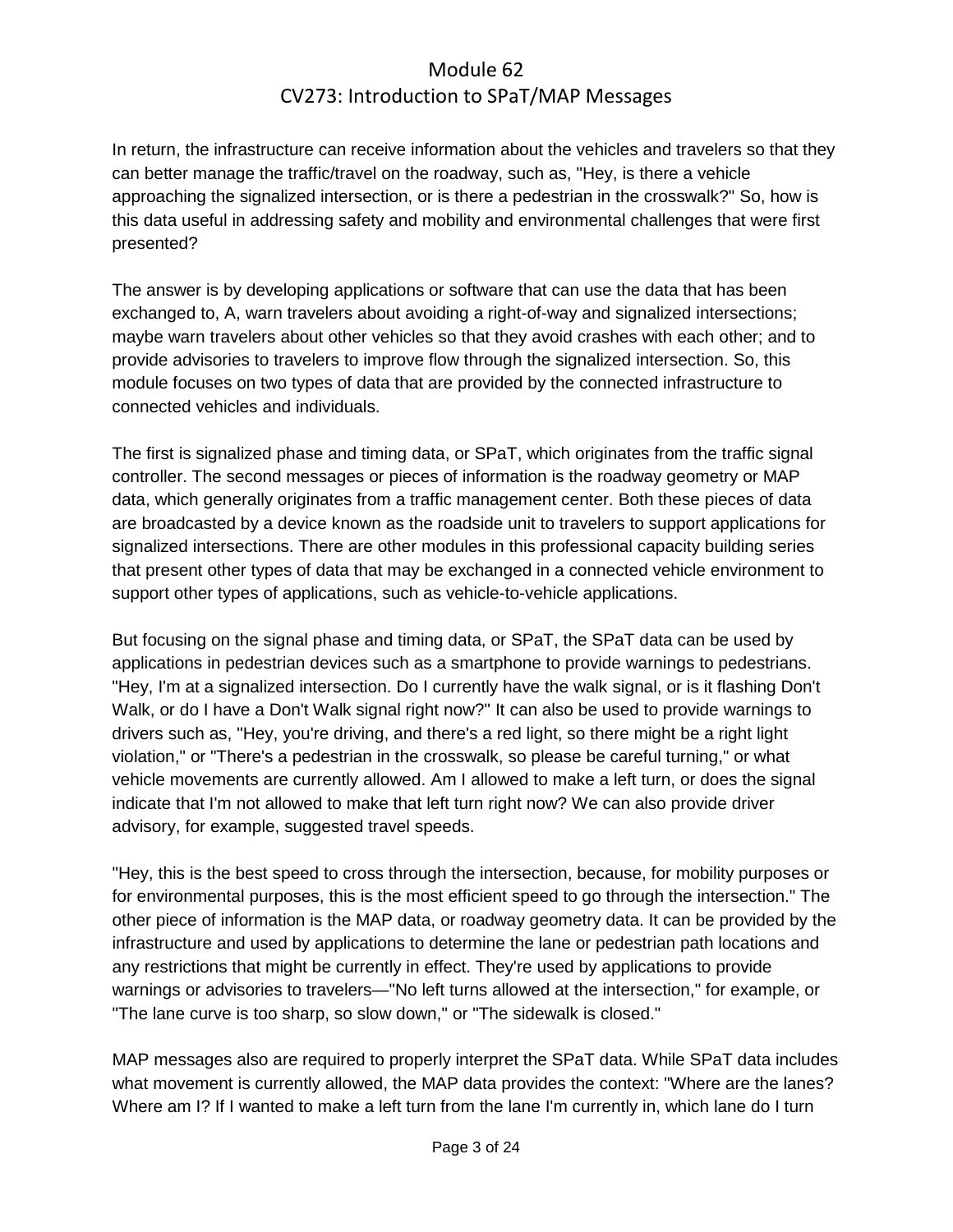into?" Examples of applications that can use SPaT and MAP data are: a common is the red light violation warning. It provides warnings to travelers about impending red light violations. If you're traveling at a speed, the light is red or is about to turn red, "Please slow down."

So, that's an example of a safety application for vehicle. For pedestrians, they can give warnings to transit operators. A big concern is on transit buses that are trying to make a right turn, and that way they can be warned, "Oh, there's a pedestrian in my path while I'm trying to make that right turn." So, both these are examples of safety applications that use the MAP and SPaT. For mobility, an example application is the Mobile Accessible Pedestrian signal system. This is particularly for visually impaired pedestrians that can automatically make a call to a traffic signal. "Hey, I'm a visually impaired pedestrian that wants to cross the intersection," so it'll automatically make a call as the pedestrian approaches the intersection, as well as audio cues to the pedestrian that says, "Hey, I know you want to cross the crosswalk right now and you have the Walk signal. So, go ahead, you may safety cross."

An example of an environmental application is an eco-approach and departure at signalized intersections. This is an in-vehicle application that receives the current state and then time remaining for a signal indication when it's red, yellow or green at a signalized intersection so we can support speed trajectories, eco-friendly speed trajectories as vehicles approach and depart from a signalized intersection, meaning, "You've got time. The recommended speed is 25 miles per hour because that's the most efficient speed for your vehicle, and you'll still be able to clear the intersection."

So, it is through these applications that we can address the transportation challenges that we presented at the beginning of this module. So, what SAE J2735? So, the module at this point has described the data to be exchanged to support signalized intersection applications, but it hasn't talked about how that data is defined. So, there is a standard called SAE J2735, Dedicated Short-Range Communications Message Set Dictionary, that's been developed and defines a set of messages and data elements for the connected vehicle environment. It also defines a message framework for new messages and new user needs are defined. So, one of the messages defined in SAE J2735 is the SPaT message. The SPaT message was developed to provide dynamic, or time-dependent, signal timing information at signalized intersection.

It can provide information such as: What is the general controller status? Is it operating normally, or is it in a preempt mode? It also indicates what movements by lane are currently allowed and when that movement state is likely to end. So, for example, "Hey, if I want to go through going in the northbound direction, I've currently got the green and we expect it to remain green for at least five additional seconds." Or, if I'm waiting for a red left, it'd be maybe about 80 seconds at least before I get the left turn green. The SPaT message is also tied to the MAP data message.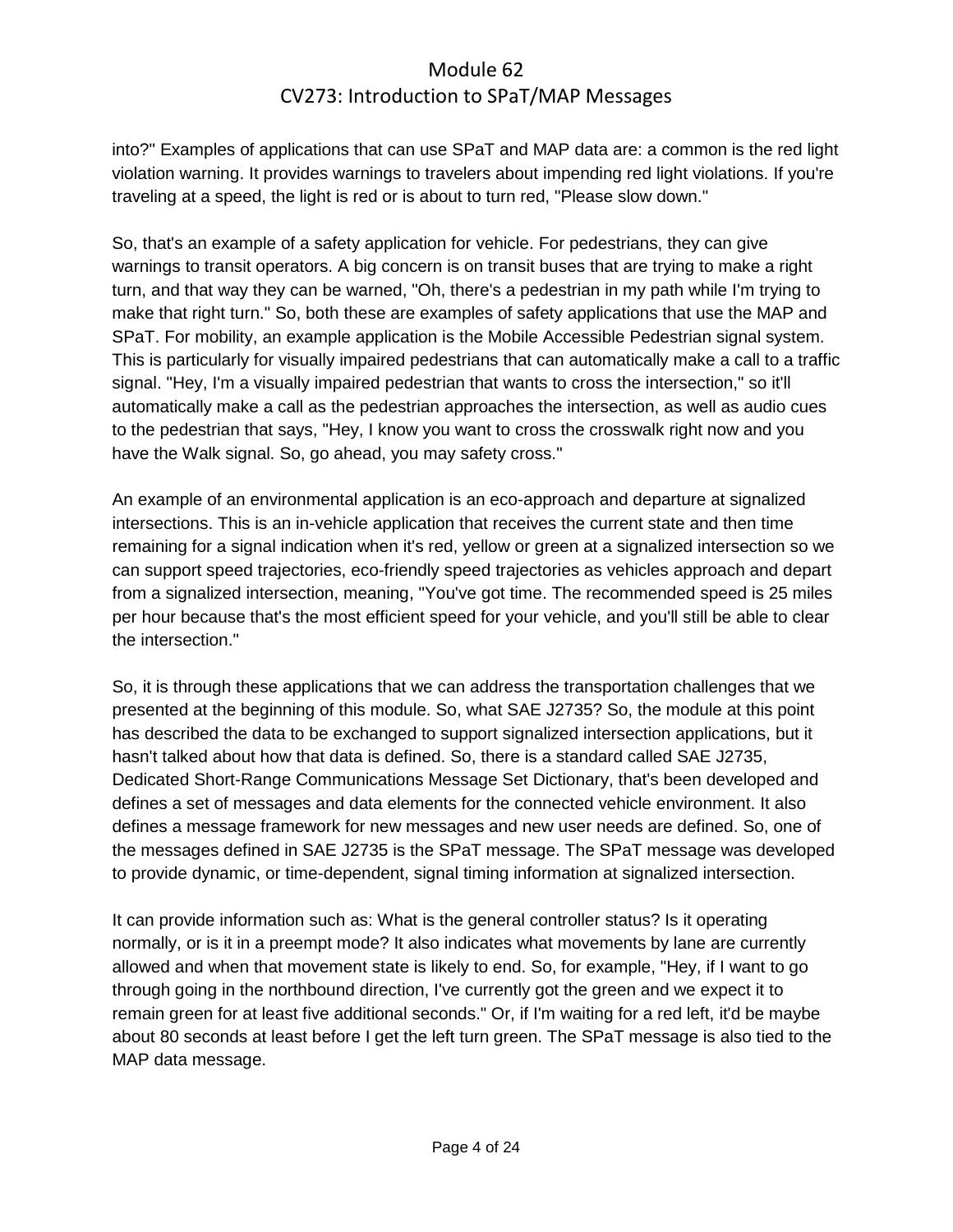As we discussed earlier, the MAP data message provides the context for the SPaT information. The MAP data message, on the other hand, provides static roadway geometric information. By static, we mean that it's not expected to change very frequently. There is content in a MAP data message that link it to the SPaT information to provide complete information for the signalized intersection applications. An example of static data might include the lane widths, where are the lanes, what type of lane is it, how wide is it, where's the path, where's the center line. It also provides lane attributes such as what are allowable movements, what movements are currently allowed for that lane. Am I allowed to make a left turn only? May I make a U-turn?

Is there a right turn on red? And, as we mentioned, it indicates what part of the SPaT message applies to the traveler's intended movement. There are also other messages that are defined in SAE J2735 that may be of interest to signalized intersection applications but they're not addressed in this module, but we'll present it and give a quick overview of what those messages are. One of them is the signal request and signal status messages, which are used to request signal priority and signal preempt for a signalized intersection and also to check the status of those requests respectively.

The signal request message allows a traveler to request signal preemption or priority based on the lane that it expects to enter the intersection and its desired egress lane—is it a through movement, or is it a left-turn movement?—and the estimated time of arrival at the intersection. Note that the system must be configured to work reliability with security protections, so priority and preemption is provided only for authorized vehicles.

So, there's a separate professional capacity building module on transit signal priority in a connected vehicle environment that is currently being developed. Other messages that are defined in SAE J2735 that might be of interest include the basic safety message, which I'm sure many of you have heard about. It's broadcasted by vehicles about their current movement, their speed, where they are, are they accelerating or not, and information that can be provided by the vehicle, collected by the vehicle, and that can be shared with other vehicles.

Another message is the traveler information message, which provides general traveler information broadcasted from the infrastructure to travelers. And finally, there's also an NMEA, which is the acronym for National Marine Electronics Association, and RTCM, Radio Technical Commission for Maritime Services. These provide corrections information in standardized format so vehicles can accurately calculate its GNSS or location to increase the absolute and relative location accuracy. So, an example of GNSS is GPS, as it's known in North America. By itself, without these corrections, the accuracy of the GPS can be up to maybe about 10 feet for a smartphone and perhaps one feet in a vehicle. So, these corrections messages are broadcasted so that we can improve the accuracy of the GPS on a vehicle or a smartphone.

So, we reached our first activity. The purpose of these activities are just to review what we've learned for each of the different learning objectives. So, the question for the first activity is: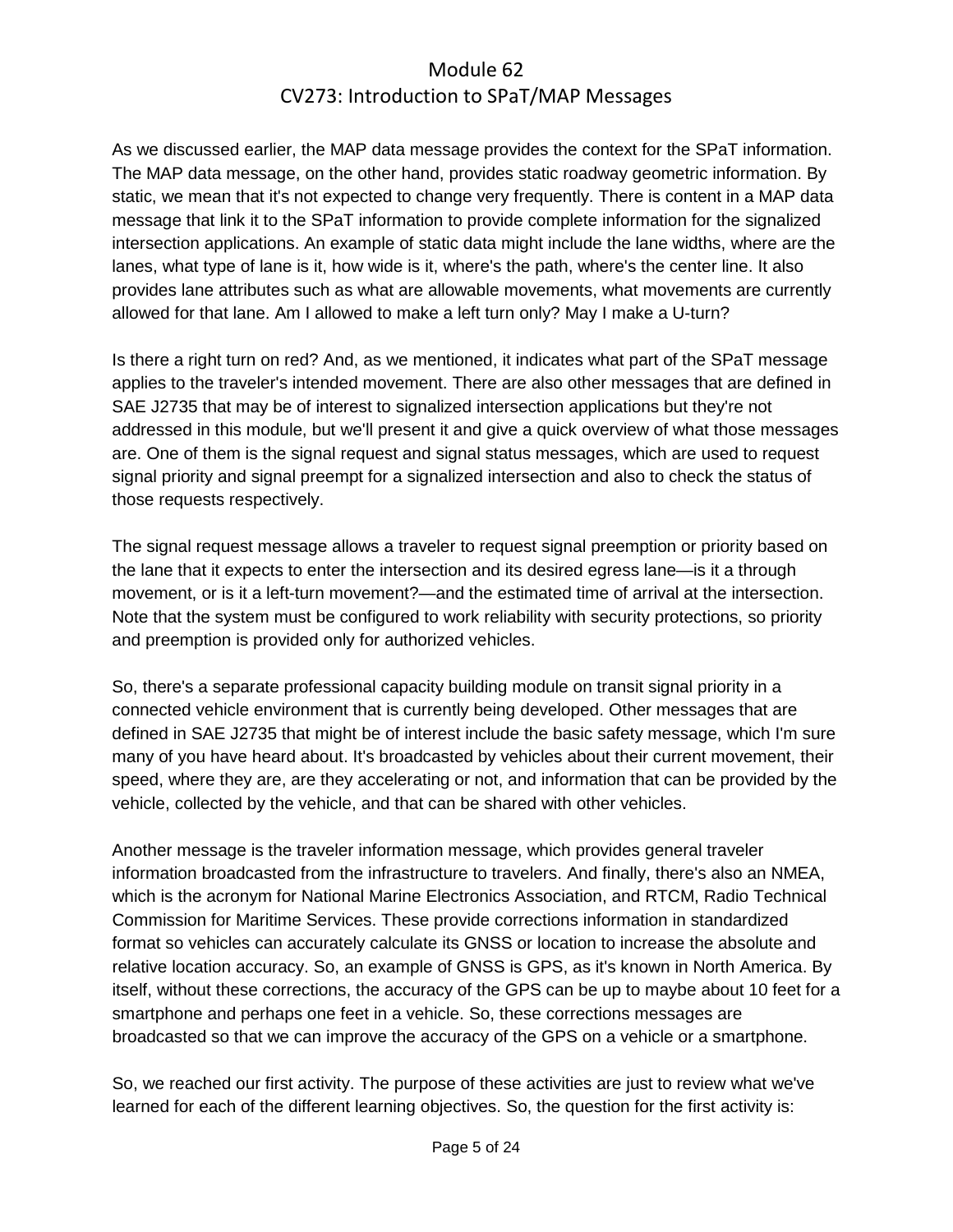Which of the following user needs for a signalized intersection is not addressed with the SPaT data or signal phase and timing data? Your answer choices are, A, receive currently allowed vehicle movements; B, receive lane location descriptions; C, receive suggested vehicle speeds; and D, receive estimated times when signal indications will change. So, which of the following user needs for a signalized intersection is not addressed with the SPaT data?

So, the correct answer is B, receive lane location descriptions. Lane location descriptions are actually provided by the MAP message data and not by the SPaT data message. The SPaT data message does provide currently allowed vehicle movements at an intersection. It does provide suggested vehicle speeds, and it does provide estimated times when the signal indications are expected to change at the signalized intersection.

The next learning objective is to describe the SPaT message. We'll start by describing what is the structure of the SPaT message, what are the mandatory elements of the SPaT message, and what are optional elements of a SPaT message.

So, previously we described why SPaT data is needed, and it's really to support in-vehicle and individual applications so that they have information about the signalized intersection so we can address safety concerns, mobility concerns and environmental concerns. The next several slides in this learning objective will describe what data is provided in the SPaT message in SAE J2735. The purpose of this slide is so participants can understand what must be provided and what can be provided and why in the SPaT message.

But before we start that, talking about SPaT message, we need to introduce the structure of the messages in the SAE J2735. The standard contains definitions of data elements, data frames, and messages. This slide is a graphical depiction of the relationship between a message, data frames, and data elements. A message on top is a sequence of data frames and data elements providing information for a predefined application that collectively support a function. An analogy to the English language is that a message is analogous to a sentence. Data frames, below that, are sequences or related data elements that provide information on a very specific topic. An example is location. Individually, location consists of longitude, latitude, and elevation, for example. Individually it may be interesting but it doesn't really provide a complete picture. That's why we have a data frame talking about position because together latitude, longitude and elevation do mean something.

Another example is date and time. By itself, hours, minutes and seconds are interesting, but together these three data elements, again, meet as something meaningful. So, that's an example of a data frame, which data elements are the individual words, and they're the smallest entity of data, but it's these words that creates the phrases or the sentence.

So, this is the structure of a message in SAE J2735. With the SPaT message, it's just one example. So, this is a graphical depiction of a SPaT message and introduces the data concepts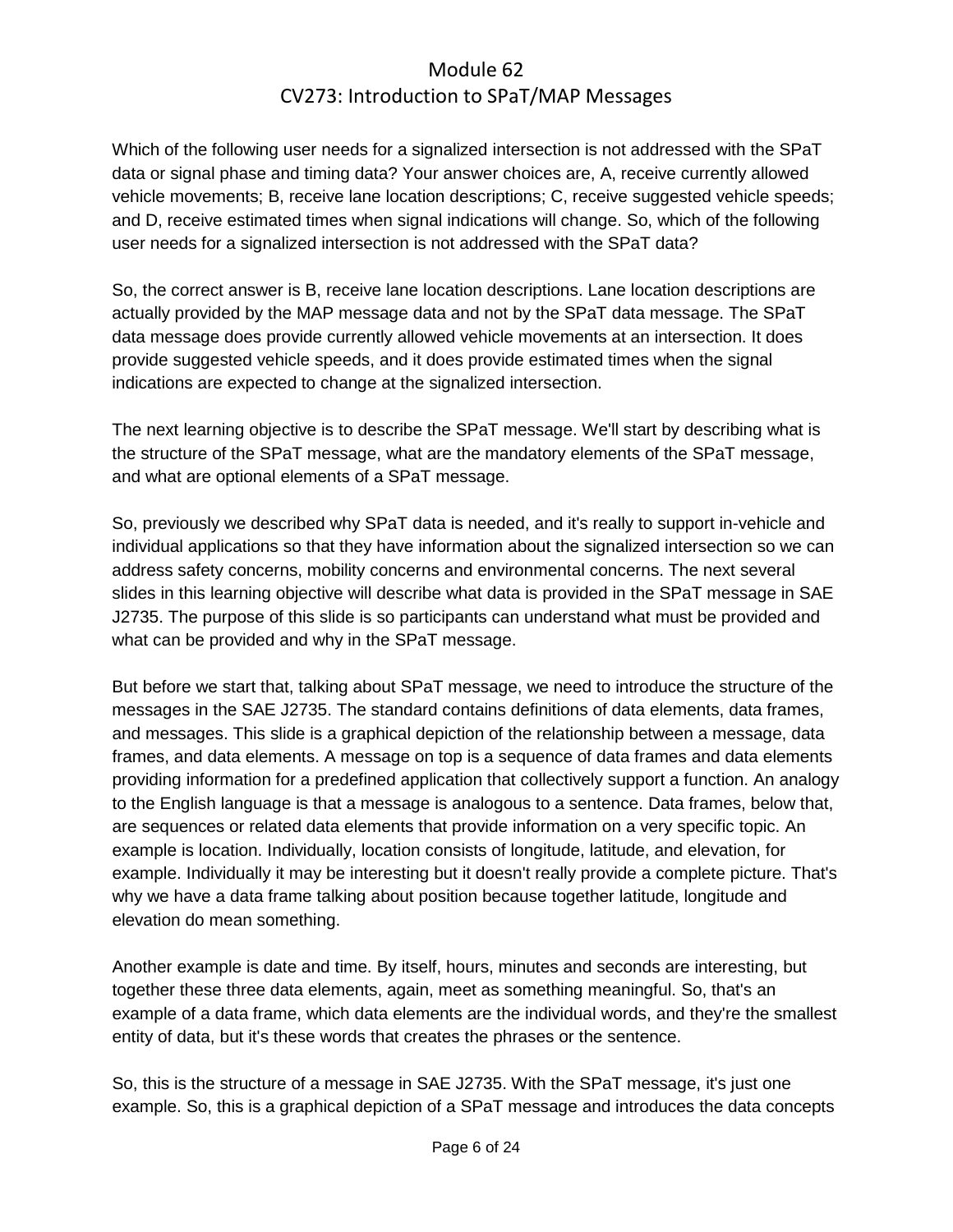that make up the SPaT message. Each data concept consists of a type, a type of data element or a type of data frame, and a name or instance name. So, each box contains the instance name of the data concept. Boxes that are in green are mandatory, which means that they must be provided as part of a SPaT message, in this case, in this example, while the concepts in the yellow are optional, meaning that it can be provided if it makes sense in the SPaT message.

So, starting with the first one is the "messageId." All messages in SAE J2735 has a message ID. In this case, the SPaT message is—the ID is number 19, which is the SPaT message in the 2016 version of the SAE J2735, which is the most recent version. The next concept is the "timestamp," which is optional, but indicates the number of elapsed minutes in the year. This timestamp indicates when the SPaT message was created and then broadcast.

Optionally, we can also include the "name," which is just a text description for the SPaT message, but it's intended really for the testing environment, it's not really intended to be broadcast in a production environment. So, it's a data element that you don't need to include in your SPaT message. And then finally there's a data frame called "intersections," and inside each of these data frames contains information about every intersection. So, looking at this, you can see that for a SPaT message we can broadcast information or SPaT information for up to 32 intersections in a single message.

And then finally, there's a "regional," which allows regional extensions. We call that SAE J2735 may be used internationally, so this may be extensions that are specific to a country or perhaps your region or your state may have some special need, so this is where those extensions or special needs that are not addressed by the standard—so this is where you can add those extensions. Within this structure, the SPaT message can support several pieces of information for each intersection. As we talked about, each SPaT message can contain up to 32 intersections. This is useful in dense urban areas where there might be several intersections that are very close to each other, and instead of broadcasting a message for every single intersection, we can broadcast a single message containing the signal information for those intersections. DuPont Circle, for example, in Washington, D.C., it really consists of about four signal controllers and since they're close together and they're related, we might be able to send a single message with the SPaT information for all four intersections in a single message.

Taking a more detailed look at what data is mandatory to provide for each intersection, we can see that first—skipping the name, because that's optional—the first thing is an ID. This is a regional-unique intersection identifier for that intersection. It actually consists of two parts. One is the region, which is optional, but is an ID for the responsible agency. The State DOT, for example, would have its own ID. A city would have its own regional ID. But the ID should be regionally unique. So, within that region—let's say within that State—it should have its own unique ID. That's mandatory.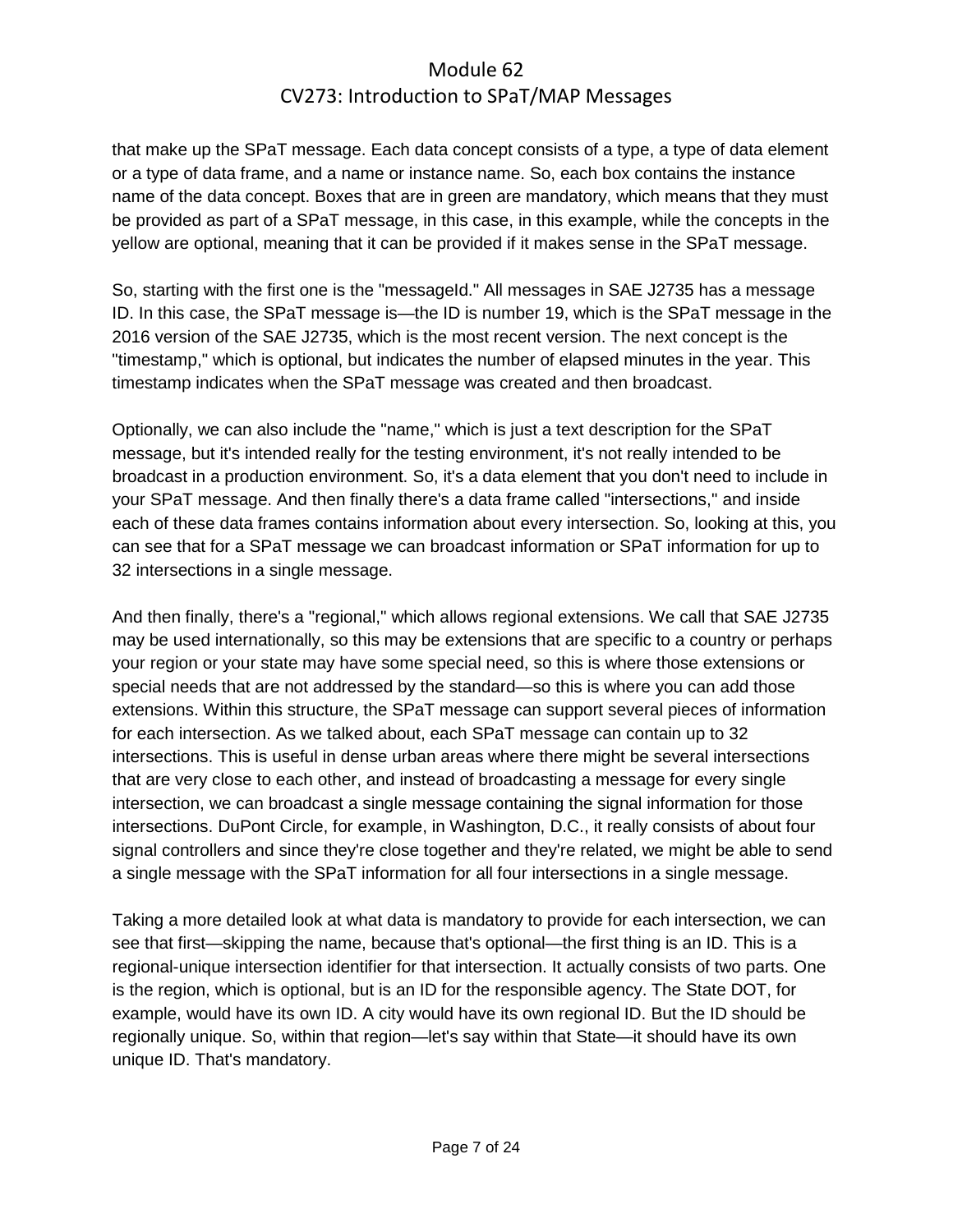So, the next data element is "revision." Revision is actually a message counter, but this is a source of implementation ambiguity. By definition, SAE J2735, the message counter can increment, A, every time the message is transmitted, or when the contents of the message changes. So, for example, if the SPaT message is broadcast every tenth of a second, every tenth of a second the revision number is expected to increment; or it can be incremented whenever the contents of the SPaT message changes.

For example, if the revision ID is number five and then you send another message and the revision number is still five, you the vehicle can interpret that as, "Oh, the contents of the SPaT message has not changed, so I don't need to process it." However, if the revision number count has changed to six, it tells the vehicle that, "Hey, something in the SPaT message for this intersection has changed, so I should go ahead and download and listen to and process the rest of this message because some value has changed." So, it needs clarification, but traditionally we've used revision number for SPaT messages as only when—we only increment it when the message content changes.

The next data element is "status." It's a data element that's used to describe the general status of the signal controller. So, examples of the general status is, "Hey, is it operating properly? Is it in a preempt mode? Is it fixed time? Is it currently in failure flash? Is it currently providing signal priority?"

These are examples of statuses that can be broadcasted for each intersection or each signal controller. However, that's another source of potential implementation issue. For example, what is the definition of providing signal priority? Is it to indicate that I'm doing signal priority as soon as the request is received from a vehicle? Should I still be indicating signal priority if I process the request and say, "Hey, they're going to hit it right on the green wave. That bus is going to hit right in the green wave. We don't have to change anything, so no modifications are necessary to the timing?," should it still be indicating that it's providing signal priority in that particular case, even though I don't plan to change the timing? Definition of preempt mode—does it start as soon as the preempt request is received? Does it continue until the preempt completes its exit phases, or does it stop indicating preempt mode as soon as the train has left the railroad crossing, for example?

There's a definition, a bit to indicate that the MAP was recently updated, but what does that mean? Is it within the last week, or is it the last month? Some of these status values may be defined in other standards such as NTCIP 1202 version 3, which we'll discuss about later, but these are implementation issues that we need to address in the standard before we implement it nationwide in an interoperable manner. The next group of mandatory information in the SPaT message is something called "states." Each State provides information for each movement at the intersection.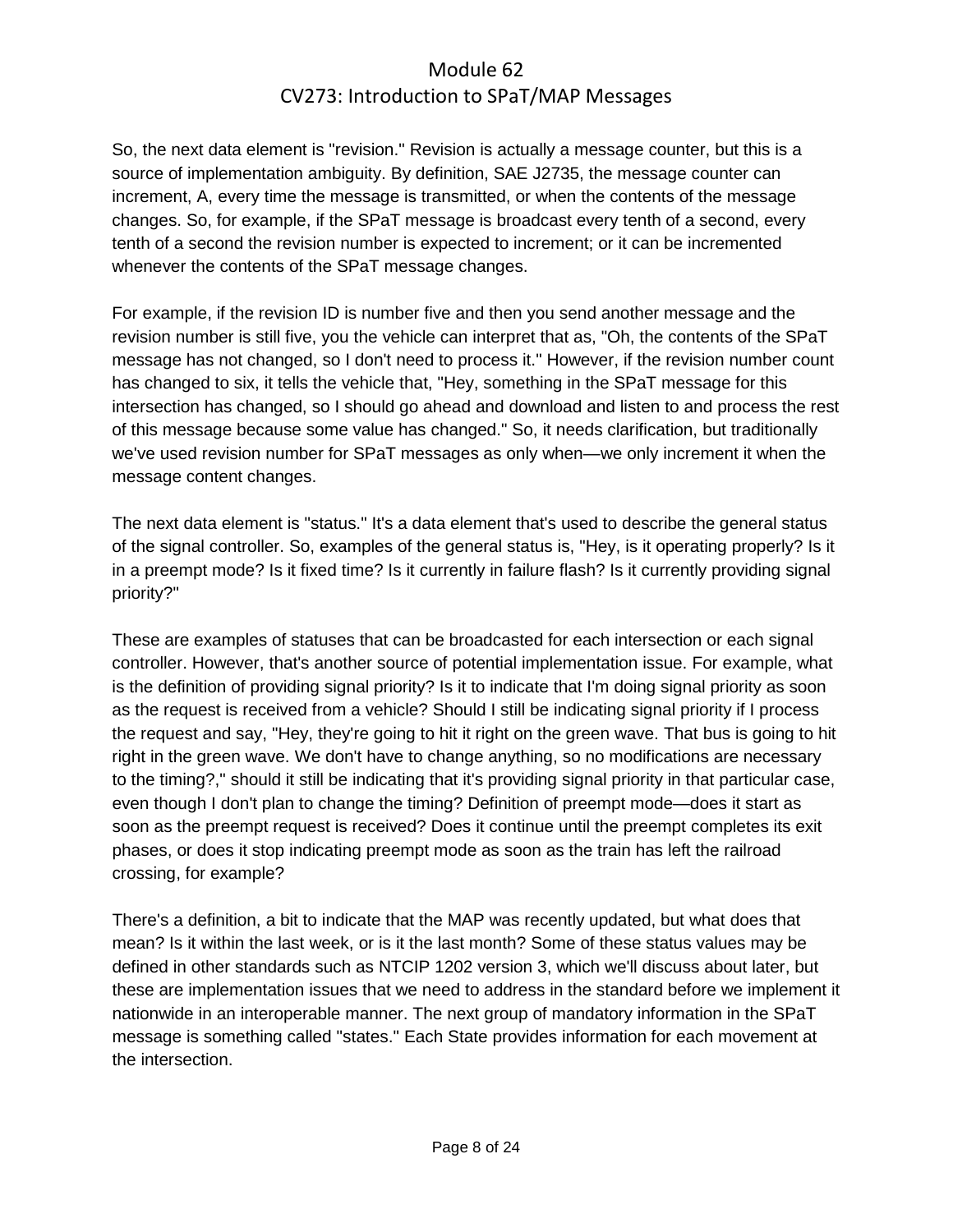So, for example, a northbound left is a movement. And then each state also contains additional information such as a "signalGroup" ID. The signal group ID is an identifier which we assign to each movement tying SPaT data to specific lane-to-lane movement and MAP message. It's through this ID—and there will be a corresponding ID in the MAP message. This is how we tie the SPaT and MAP message together, and we'll talk about that a little bit down in this module.

For each state or for each movement, we include a data element called the "eventState," which means for this movement, what is the vehicle or the traveler allowed to do. So, the possible status are it's dark, the signal indication is dark; stop and proceed—for example, a flashing red or a red turn on red—so that's a possible event state. There's stop and remain, so that would be a solid red or a red arrow—a steady red; permissive movement; protected movement; permissive clearance; protected clearance; proceed with caution. These are some of the example states for each movement at an intersection. So, that's required.

So, as an example, this is an example of movement identifiers assigned to each movement and intersection. Next to each movement is the current state of that movement, and this current state distinguishes between permission and protected movements. So, for example, for movement number two, we may indicate that the event state is currently permissive, while for movement number five, it's a protected left turn.

And then we can—for movements four, six, and eight, we can indicate that currently the signal—the indication is stop and remain for each of those specific movements. So, in summary, these are the mandatory elements of the SPaT message. A SPaT message as identified by the message ID must contain at least one intersection. Each intersection contains the ID at the intersection, a revision or calendar to indicate has the content changed from the previously broadcast SPaT message, the status of an intersection or specifically the controller, and the signal state of each movement. Is it red, permissive, protected, or is it clearance? So, again, these are the mandatory elements that must be included in the SPaT message. The next several slides, we'll present some of the optional elements in the SPaT message. This is not an exhaustive list; not all elements are presented in this module, but we do want to at least present some of those optional elements that may be commonly used to address common situations.

The first one is a concept of enabled lanes. It indicates if a lane defined in the message—a revocable lane in the MAP message is active or not. So, the MAP data message is intended to be static and potentially remembered by a traveler device, meaning a vehicle may say, "Hey, I've seen this MAP message. I know this intersection. I remember the contents of this MAP data message." The MAP message should include all the lanes that may be used by the travelers even if they're not always in effect. So, lanes that are not always in effect are what we call revocable lanes. So, for example, a physical lane may be only in effect during rush hour, but it is a parking lane at all other times. A shoulder lane along the highway, follow, may be used only during peak hours but not used except for emergencies during all other times.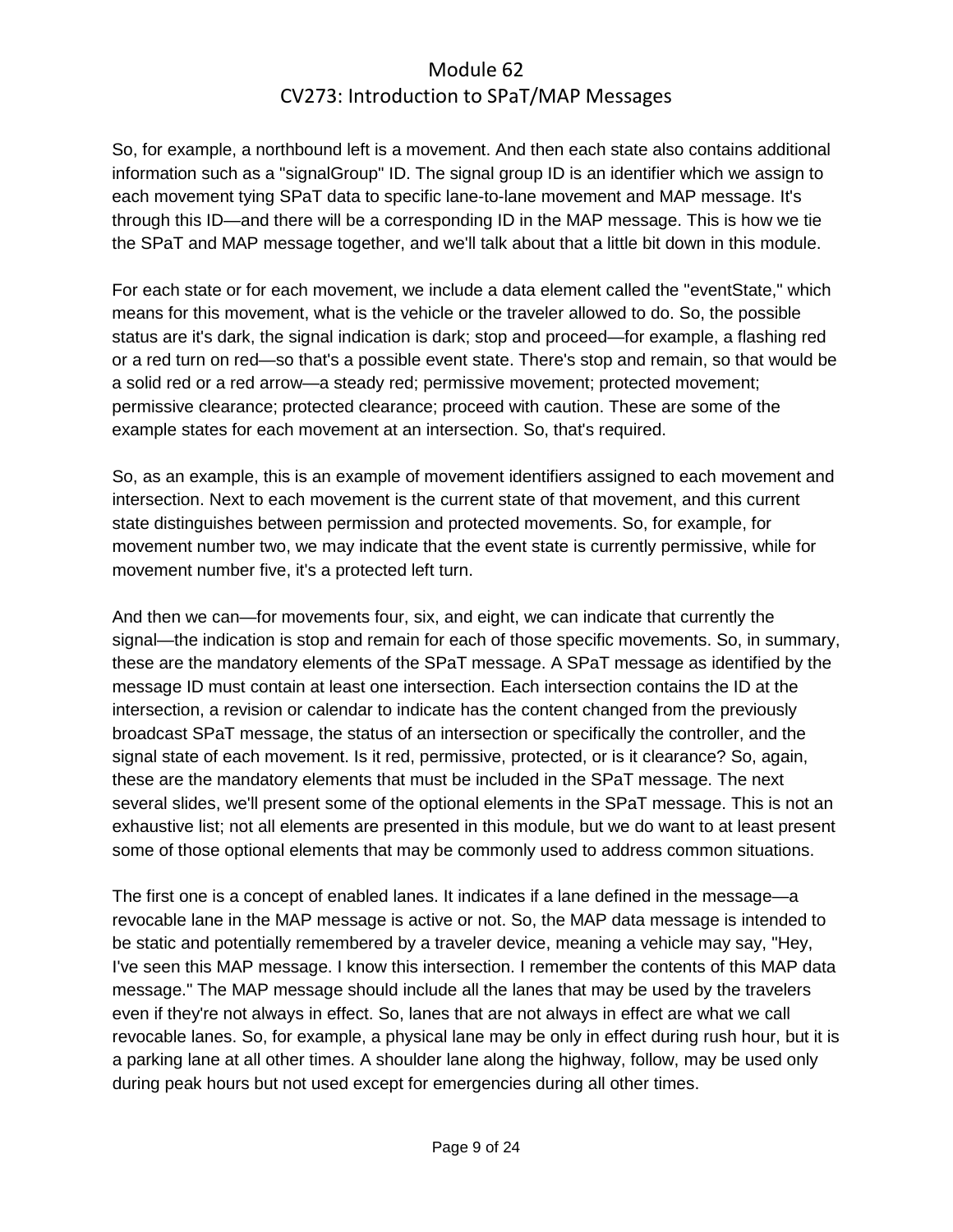Reversible lanes and HOV lanes during peak hours are other examples of a revocable lane. So, graphically we can see here that lanes 201, 203, 211, and 205 are revocable lanes. Revocable lanes may be mutually exclusive, meaning that they can only be—only one of them can be active at any one time. For example, 201 is the northbound direction and lane 211 is the southbound direction all the way on the left, and both are defined in the MAP data message as revocable lanes. They're physically the same lane, but legally only one lane can be active at any one time. Same thing on the right, lane 203. When lane 203 is considered active, it means that it can be used for traveling vehicles, let's say, during the peak hours, but at all other times, lane 205 is active because it's used as a parking lane at all other times.

Another optional element is "timing," meaning how long is an event state expected to be active for, or remain active for. It's measured in tenths of a second in the current hour or the next hour, and it is time of change, meaning when is something expected to change within the hour. It's not time to. So, it's like, "Five seconds after the top of the hour this event status is expected to change," not, "Oh, in five seconds it's going to change."

As an implementation issue, note that the timing values are not valid if the intersection is in the preempt mode because, as traffic engineers know, preempt mode is something different. So, for timing, if the timing information is provided, minimum end time is mandatory, and indicates the earliest time that the event state may change—meaning if I'm currently in green, when's the earliest time that my green is expected to end? This is an implementation issue, actually, for actuated signals.

So, how is a vehicle supposed to interpret if the "minEndTime" has already passed? The minEndTime might have been five seconds after the top of the hour but now I'm ten seconds after the top of the hour. How is a vehicle supposed to interpret that? But minEndTime is mandatory; if you're going to provide timing information, which is optional, then it must include minimally the minimum end time that the event state is expected to change. There's also a concept called "startTime," but that's ambiguous.

There's been some disagreements about the interpretation of start time. Some believe that this is when the green, for example, first started; some believe that this is when the green will come up again. Other information that may be included with timing data is "maxEndTime," which is the latest time that the event state may change. Think of it as a maximum green, for example. "LikelyTime"—the most likely time the event time will change.

"Confidence"—the statistical probability of the likely time being true; and "nextTime," when the current event state will likely occur again. This is really intended for eco-applications. "Hey, I know if the green is about to end, when do I expect the green to come up again?" The green state. There are some implementation issues with some of these, timing data that we need to consider. For example, how do you calculate the likely time? That might be different from vendor to vendor, and same thing with confidence.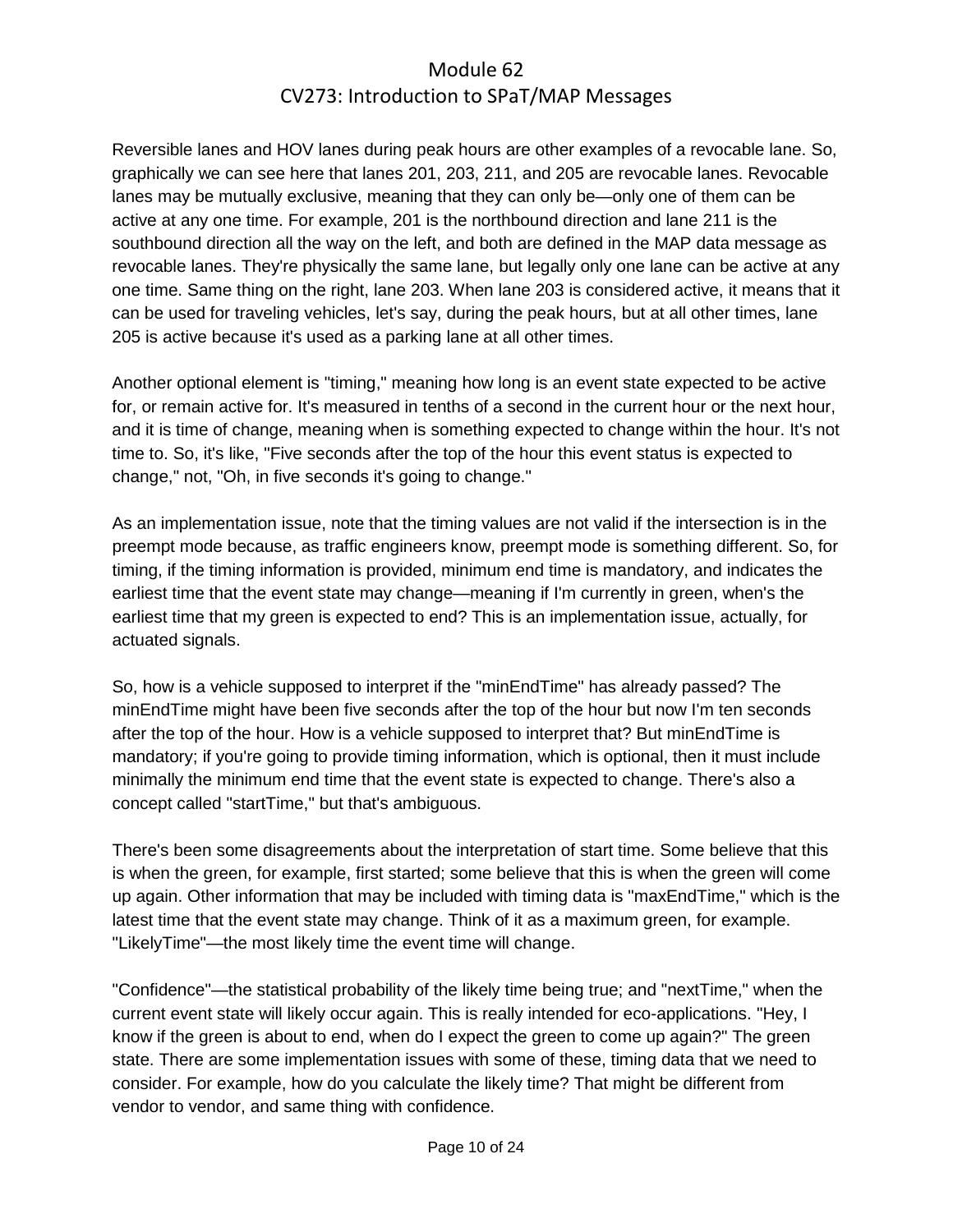How confidence is calculated may vary between the different vendors. This is an example of what timing might look like for a basic intersection for a cycle. The same figure can be found in the Student Supplement that should be with this PowerPoint presentation. Timestamps here are in tenths of a second within the current hour, while the event state is an enumerated value of the current state of the movement, so you'll have to look at the SAE J2735 to interpret this.

Other optional elements that might be included in a SPaT message are advisory speeds for a movement. Examples of why advisory speed may be broadcasted includes to maintain a platoon through the intersection or for eco-driving purposes. Up to 16 advisory speeds can be provided in a SPaT message, and advisory speeds can be provided by the class of vehicle.

So, for example, "Hey, I have an advisory speed for trucks," might have a different advisory speed for all other general-purpose vehicles. We can also provide information for specific lane movements. For example, in the drawing we show a left turn lane. For that left-turn lane, we can show what the current key length is at this movement from the stop bar. The distance from the stop bar from within vehicles can expect to clear the intersection—meaning, "Hey, you're within 100 feet of the stop bar. You'll likely be able to make it through the intersection before the light turns yellow or red."

There's a bit that indicates if a vehicle should indicate a stop at the stop bar because there might be a queue further ahead beyond the intersection, so the vehicle should stop before it's stuck in the middle of the intersection and blocks other vehicles. There's a bit that indicates, "Hey, a pedestrian or bicycle in the conflicting crosswalk has been found." All this information for specific lane messages requires that a MAP message also be broadcasted because if provides the context—where are the roadways, where are the lanes that we're talking about.

So, when should an optional element of a SPaT message be broadcasted? Elements are defined in SAE J2735 as optional based on the collective experience of the standards development committee. What has been defined as mandatory elements were determined by the committee to be something that's minimally needs to be included to provide some sort of information—in this case, the SPaT information. However, optional elements should be broadcasted if it's required by regulations, some regulatory agency.

So, down the road, the State DOT or the USDOT may say, "You need to provide in your SPaT message." Even though the SAE J2735 says it's optional, they may say, "Hey, you're required to send it, to include that optional element." It also may be required by another standard or specification. So, for example, there's currently a connected signalized intersection project that's looking at what data elements—among other things—what data elements should we include in a SPaT message in the United States to support interoperability? Optional elements should also be broadcast if it's needed to support a design application.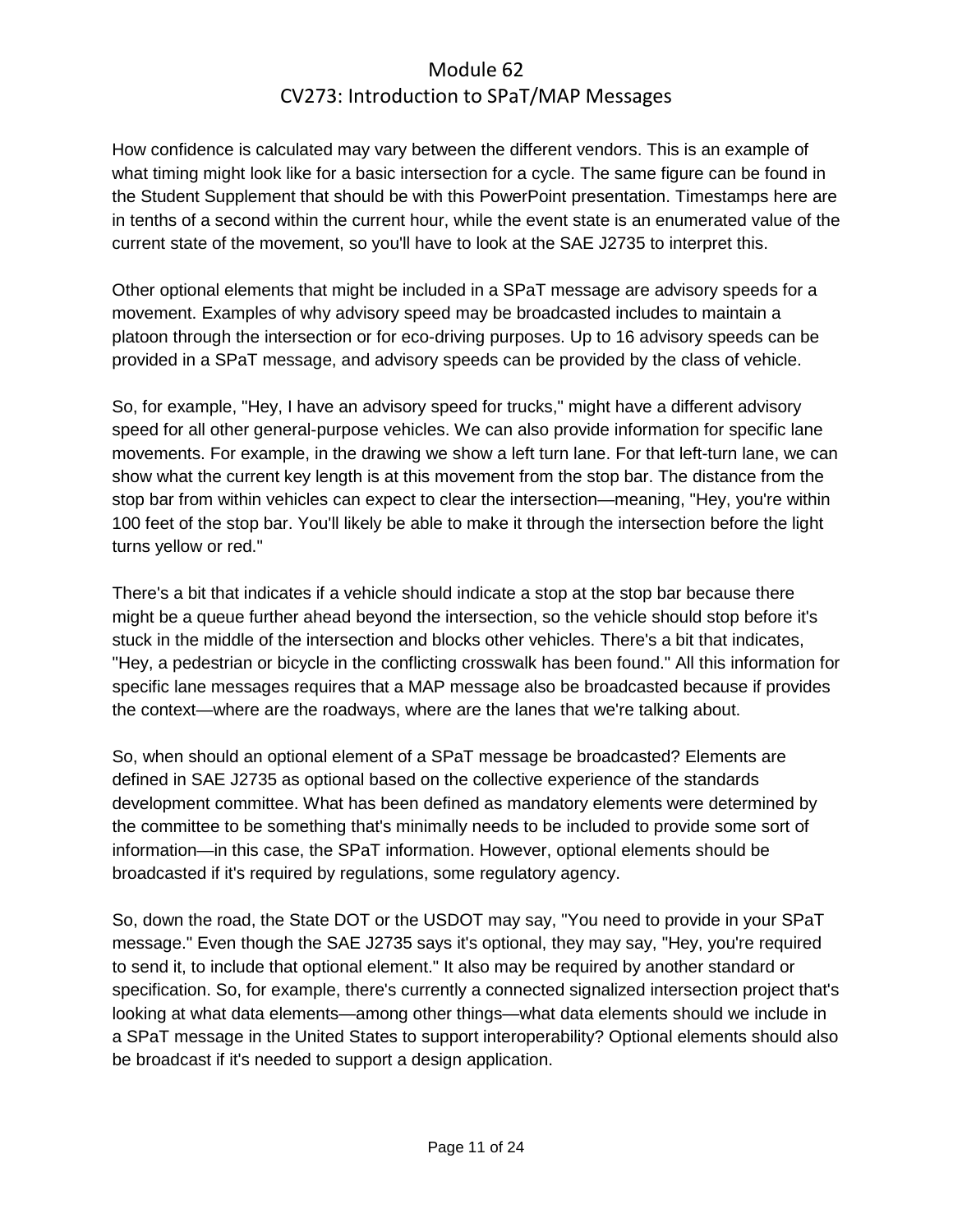So, for example, the red light violation application, all the mandatory elements that we defined are probably sufficient, but if I want to support eco-approach and departure at signalized intersection application, then we need advisory speeds, because that's part of it, to provide recommended speeds through an intersection. So, you may want—if you're going to support the application, then in your SPaT message you want to provide advisory speeds in your SPaT message. It may be optional according to SAE J2735, but if you want to support the application, you need to provide that.

Support phase time remaining in an in-vehicle application—if you want to tell the vehicles, "Hey, this is how much time is remaining for your yellow light or before the light turns green," then you have to include that timing data. It's optional by SAE J2735 but if you want to support that application in the vehicle, let them know, "This is how long it's going to remain green," you need to provide that information in your SPaT message when you write your specification.

So, we reached our activity for this learning objective. The question is: Signal timing information for how many intersections can be included in a single SPaT message? Your answer choices are: [A] only one signalized intersection; B, only one signalized intersection and one nonsignalized intersection; C, up to two signalized intersections along the arterial; or D, up to 32 signalized intersections.

So, the correct answer is actually up to 32 signalized intersections. So, a SPaT message can provide signal timing information for up to 32 signalized intersections. The other three are actually incorrect, but note that realistically a SPaT message will not contain 32 signalized intersections due to other restrictions imposed by communications that you use, and the communications range, meaning how far away from the infrastructure antenna. So, there are other standards, there are other considerations that will prevent us actually sending a message up to 32 signalized intersections, and we'll talk about that later in this module.

So, next on our objective is: Describe the MAP message. We'll start by describing what is the structure of this MAP message; we'll talk about what are the mandatory elements of a MAP message; and finally, we'll discuss a few of the optional elements in the MAP message.

So, unlike the SPaT data, which provides dynamic information, the MAP message provides static geographical information. By static we mean that the data is not expected to change unless the road geometry in this case is physically changed or restriped. Each MAP message can contain roadway geometry data information for up to 32 intersections and up to 32 road segments. Again, this allows us to send a signal message in case intersections—we'll focus on intersections—are really closed spaced together.

This is a graphical depiction of the MAP message. Again, boxes in green are mandatory data elements according to the SAE J2735 and the yellow data elements or data frames are optional. The first is the "messageId." So, the message ID for a MAP message is 18, and that would be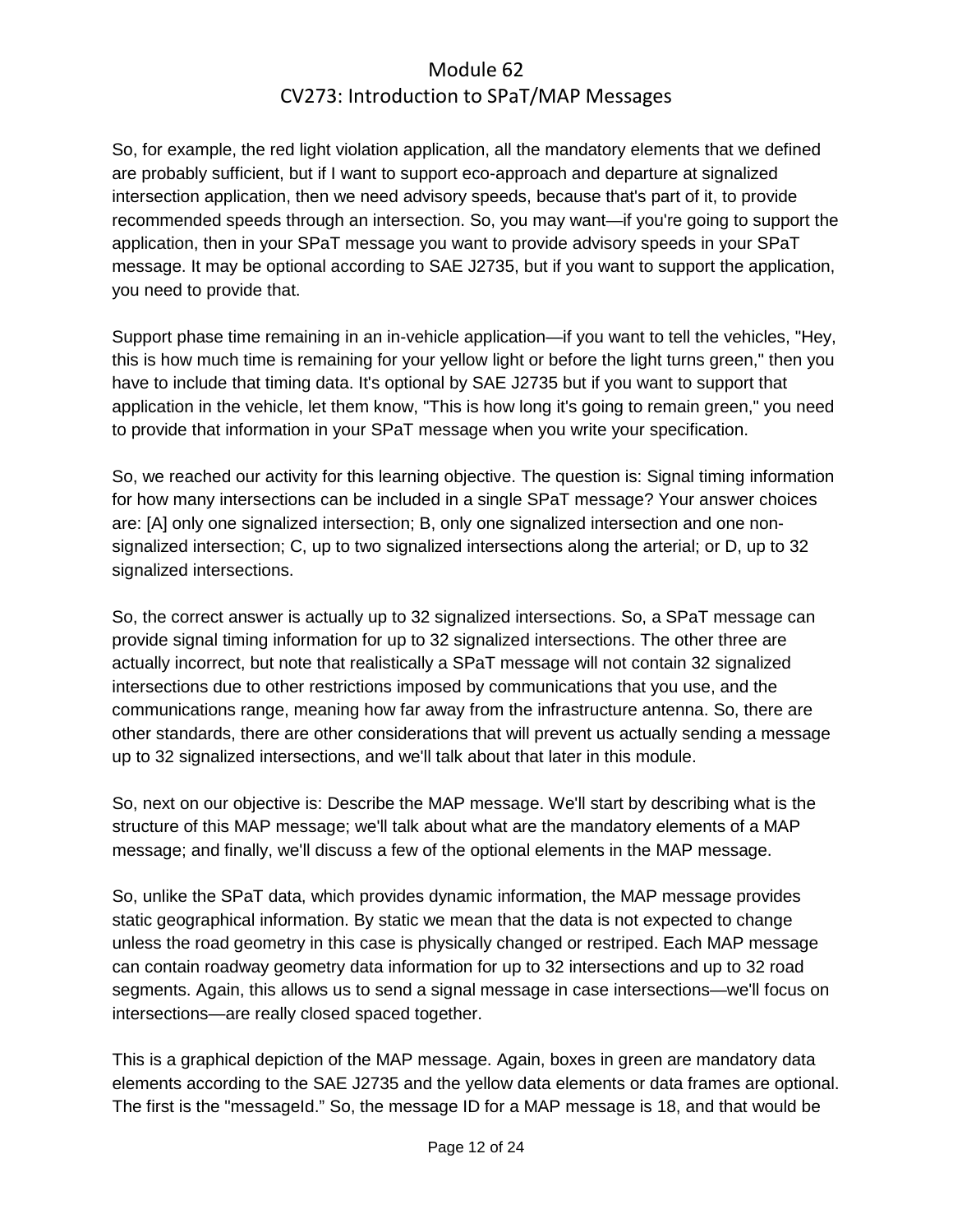the 2016 version of the J2735. "Timestamp" is optional but it indicates the number of elapsed minutes within the current year that this MAP data message was generated and broadcasted. The next data concept is the "msgIssueRevision." This is the message counter indicating that the contents of the message has changed. Again, this is not expected to change frequently, maybe on the order of once every several months or years, because the road geometries are not expected to change very frequently. Then there's some optional other information that may be of interest—"layerType," what type of MAP information is provided in this MAP message.

"LayerId." So, there's several layers that can be included in the MAP message; this is the identifier for that. Optionally it can include "intersections," so MAP data for intersections, MAP data for "roadSegments." There's some metadata about the MAP contents that can be provided; for example, how is this MAP message—or what's the source of the contents of the MAP data. And something called "restrictionList," which is a list of potential user class restrictions for intersections or roadways—for example, "This lane is only for transit vehicles or overweight vehicles, or low-emissions vehicles," so if there's any restrictions on a segment or intersection. So, although intersections or road segments are both optional, it's probably expected that at least one intersection or one roadway segment is included in the MAP data message.

Since this is about SPaT and MAP messages, we're really only going to focus on intersections, so we'll talk about the MAP data for intersections. The next several slides define the mandatory elements for an intersection. Again, that's technically optional, but we'll go over what's included if an intersection is included.

The first one is ID. Similar to what's in a SPaT message, it really consists of two data elements. One is the identified responsible agency for that intersection, and that's technically optional, and a regionally unique identifier for the intersection. Revision number—so this is a message counter to indicate the road geometry for the intersection has changed. This is a little different from the previous identifier for the MAP message. This is the counter for the intersection; the previous was the counter for the MAP message.

A MAP message, remember, can consist of multiple intersections and if any of the intersections change then the counter for that MAP message will have changed. Next is the "refPoint." The reference point is an anchor point for the intersection. It's normally the center of the intersection, or the center point of the intersection. This is important because later we're going to describe the location of the lanes, meaning the lane path, the path of the lanes or the crosswalks, and they need a reference point to—because all the nodes that define the lanes are offset from this reference point for the intersection. And finally the "laneSet." So, the lane set is a data frame that contains data describing the attributes of every lane that's defined for the intersection.

So, looking at the lane set, it contains several mandatory pieces of information. The first one is lane identifier, which is a number from 1 to 255 and it's a lane identifier for that lane unique within that intersection, meaning for that intersection, "Here's my Lane 1." Then we have a data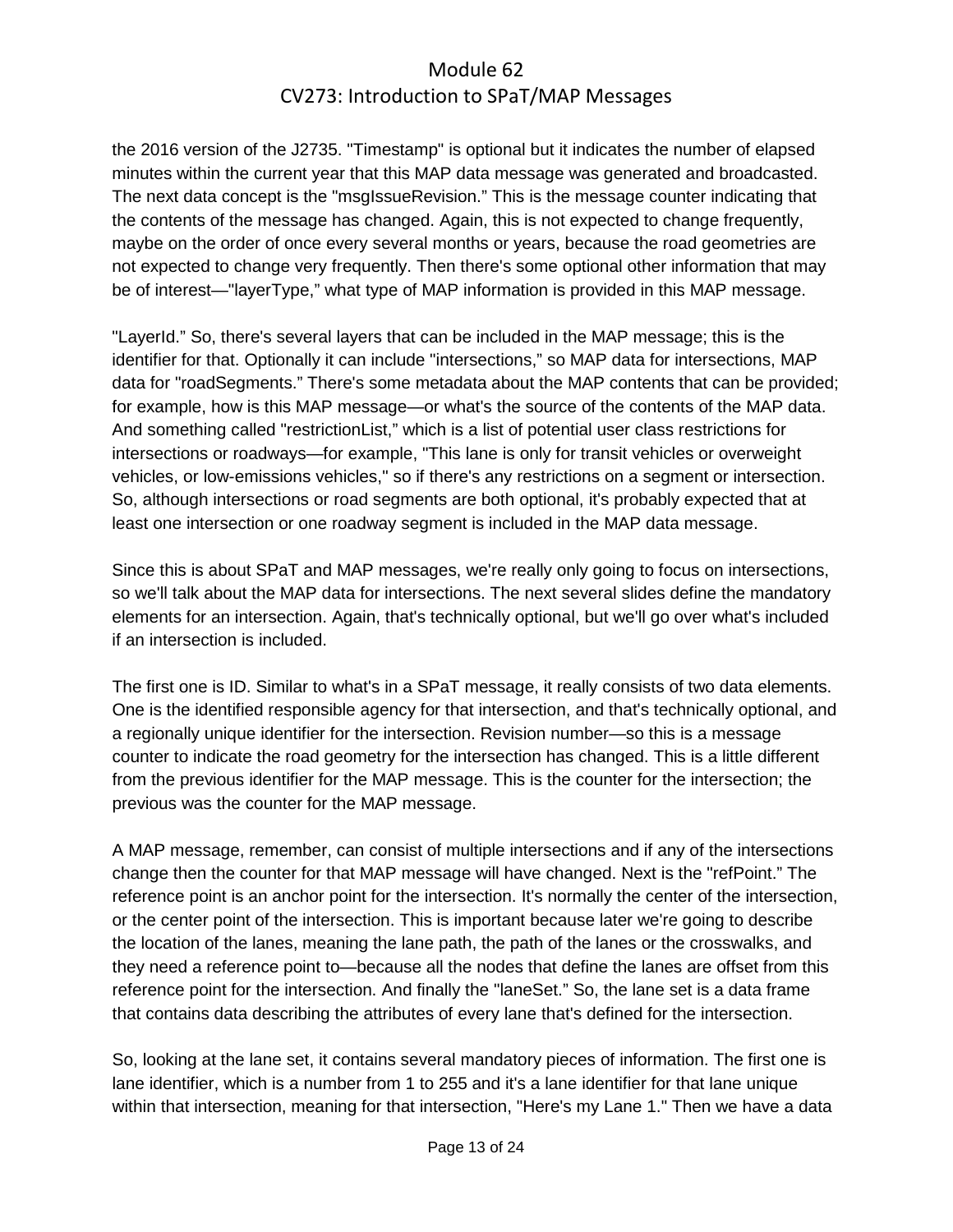frame containing data about the attributes of a particular lane, and we'll break that down later in this module. \

Actually, we'll break it down right now. So, the "laneAttributes" contains three pieces of information. One is "directionalUse," direction of travel in the lane. Is it a two-way—which direction is traffic traveling? Is it toward the stop bar or away from the stop bar? If it's a pedestrian lane, it would be two-way, meaning, "Hey, pedestrians are allowed to move in both directions." "ShareWith" indicates the presence of a different lane that has equal rights to use the lane. So, an example of a shared lane might be a shared bicycle lane or a tracked vehicle, so let's say a trolley on a track. So, this data element indicates that, "Hey, I've defined this lane, but it can also be shared with other types of lanes or other types of traffic." And then next is the "laneType" which defines the type of lane it is. Valid values are: Is it intended for vehicles? Is it a crosswalk? Is it a bicycle lane? Is it a sidewalk? Is it a striped lane? Is a physical barrier her[e]? Is it a tracked vehicle or is it a parking lane? It can also be used to indicate it is a revocable lane. So, remember, we talked about revocable lane earlier when we talked about the SPaT message. So, if it is a revocable lane, the SPaT message will indicate, "Hey, this lane is currently in effect and we should check the contents of the MAP data for this particular lane." So, if it's a parking lane that's active, you want to look—this MAP data message indicates the attributes of this parking lane.

Also included in laneSet is the "nodeList." So, this is a sequence of offset nodes representing the center line of the lane. There is a choice for each lane of how that lane can be represented. It can be a series of nodes, sequence of nodes, defining the center line of the lane, or it can be a computed lane, meaning, "Hey, I've already got a lane that's defined. This is just a copy of the lane."

The purpose of that is to try and decrease the bandwidth, how much data needs to be broadcasted in the data message.

So, looking at the nodes, each node is an XY offset from the previous node in units of a centimeter. Optionally, it can be a lat-long geographic coordinate, but we usually don't do that because it just takes up more bandwidth. So, it's a sequence from the previous node.

The first node point is the offset from the reference point of the intersection that we talked about earlier, and it's usually typically at the stop line at the intersection. If you accrued the delta with the lane width, it kind of represents the lane as a polygon. This photo is a picture of the definition of some lanes at an intersection that's overlaid on top of the actual MAP. The blue bubble in the middle of the intersection is the location of the geographic reference point for the intersection, and the nodes represent the lane numbers.

Note that for this particular example, only two nodes are shown for each lane. Also, note that their lanes were drawn for each of the crosswalks around the intersection. In red are the stop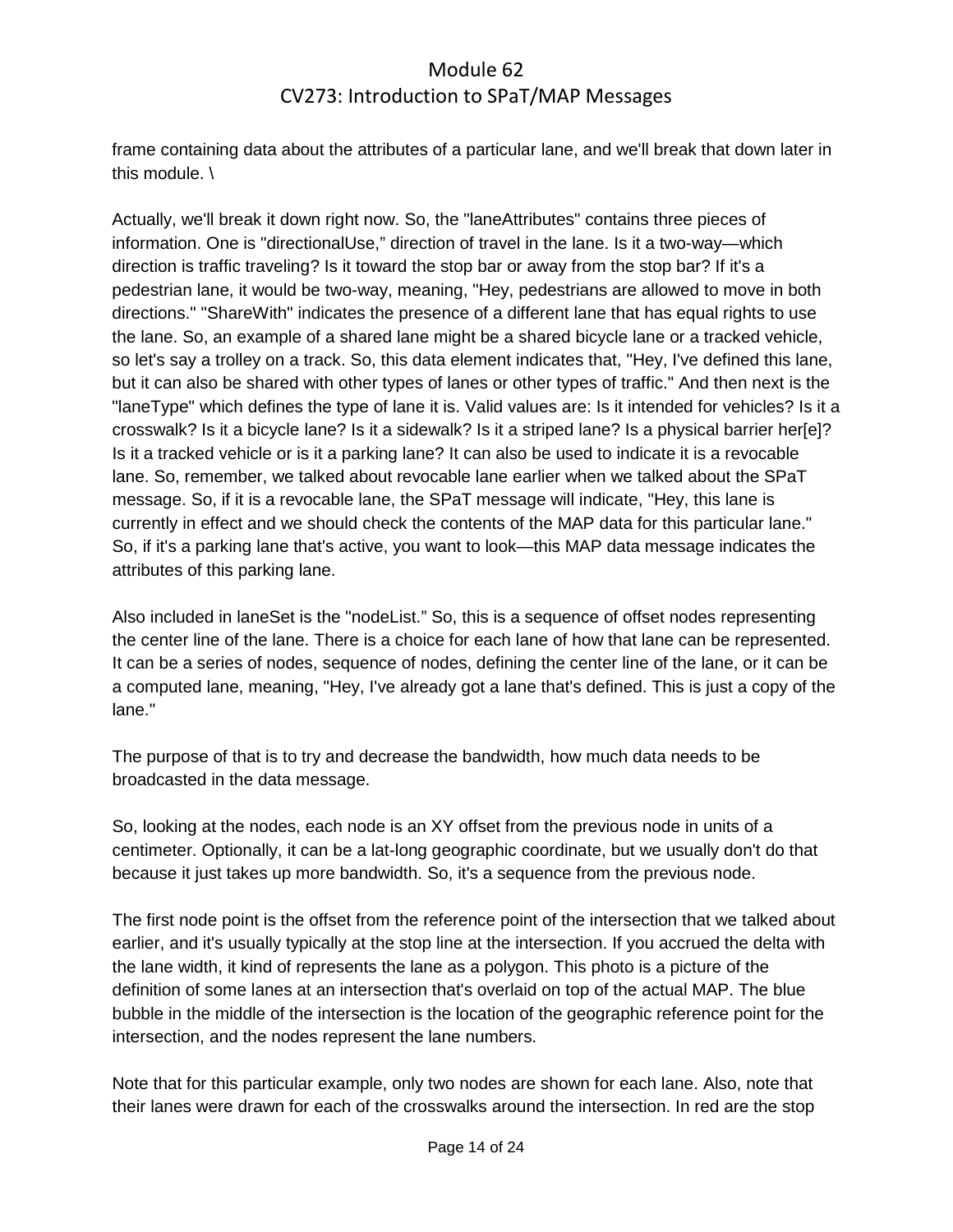bars, which is not included in the MAP data message, but we drew them in just to show where the stop bars are. Notice that in the upper right corner of the intersection is a blue pin. It's not actually a MAP data element but we used it—or in this example, New York City used it as a starting point to help determine the geographic coordinate of this particular intersection. We'll discuss some tools later for creating, generating MAP data messages, but it is recommended that once you create the MAP data message that you overlay it over a base MAP so that they can check for accuracy and completeness.

As I mentioned, for each lane you have a choice. You can indicate the individual nodes for that lane, or you can call it a computed. A computed lane generally requires a small payload. It can be used at intersections with two or more adjacent lanes with the same characteristics. It can be scales or rotated, but the purpose of this is really just to decrease the payload of the MAP data message. The "referenceLaneId" is a required piece of information. It identifies the lane ID that the computed lane is based on.

We can do offsets of—to indicate where the computed lane is offset from the reference lane. So, you also have the first load of the computed lane from the referenced intersection along the X and Y axis.

This diagram shows an example of computed lanes. The light blue lanes are the computed ingress lanes, meaning entering this particular intersection; the dark blue lanes are the coded ingress lanes, meaning we actually had nodes describing that lane, the XY node offsets. In the pink, we also show pedestrian crosswalks for completeness, and the gray lanes are the egress lanes exiting this particular intersection. So, you'll notice that we have—along this avenue we have one lane where we define the lane using those, but the next six lanes are actually computed lanes.

So, to summarize, the message identifier, the message versions are mandatory elements for our MAP data message, and also intersection is operational for a MAP data message. If the intersection is included, the mandatory MAP data elements include the identifier of the intersection and its reference point, the revision number for that intersection. We also, for each lane that are defined in the MAP data message, we have a lane ID. We describe some of the lane attributes, and then we want to include the nodes for at least—or the sequence of node assets—for at least one lane. All the other lanes could be a computed lane but you have to include the node offsets for at least one lane at the intersection.

Now we'll quickly review some of the optional elements of a MAP message. In the interest of time and space, this module is not going to present every optional element in the MAP message, but the first piece of information that might be of interest in speed limits. This is regulatory information. This, again, doesn't change very often, but we can include speed limits. It includes the type of regulatory speed limit. Usually it's a maximum speed limit but it could be minimum speeds or, "This speed limit applies only for trucks," or trucks with trailers, or it's a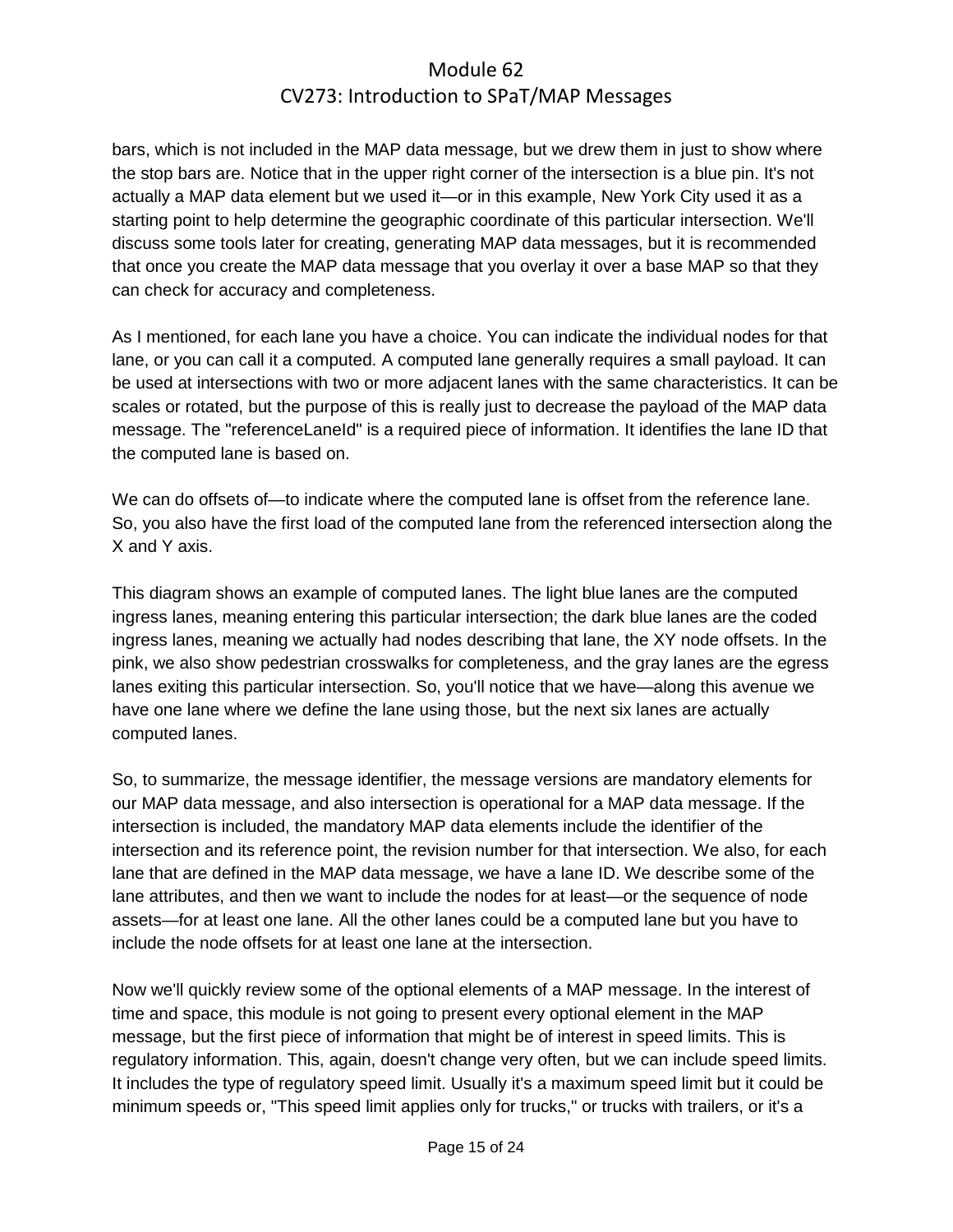school zone or a construction zone speed limit, and the speed is provided in two-hundredths of a meter of a second. That's an implementation issue because it's in the metric system not in the English system. So, that's a regulatory concern because the translation is not direct.

We can also including metadata about the MAP contents. That's an optional element. And user class restrictions, which means that, "Hey, there's certain lanes in the intersection that might be for specific types of vehicles," transit vehicles, high-compliant vehicles, overweight, emissionscompliant. So, that is something that's optional that can be included in a MAP data message.

For maneuvers, we can include in the MAP data message what allowed maneuvers are permitted in the intersection. So, when we provide maneuvers, we want to indicate the source of the lane, meaning where does the movement enter the intersection, and where does the lane exit out of the intersection. Sometimes it may be—that lane might be defined by another intersection, so that's the purpose of the "remoteIntersection."

Each of these movements include a "signalGroup" identifier—so it's the identifier of the movement. There's a corresponding signal group ID in the SPaT message. It's through this identifier that a vehicle or traveler can interpret the SPaT message and tie it to the MAP message. And sometimes maneuvers are specific to a type of vehicle, such as an HOV. So, this is the user class restriction that we described previously. "Hey, this is a left turn movement but it's only for transit vehicles," for example.

Node information. So, we've talked about node offsets, but we can also provide in a MAP data message about attributes at a node. So, for example, there is a fire hydrant. We may have a node there to indicate, "Hey, there's a fire hydrant here." Or for crosswalks, we may want to indicate where's the safety zone for travelers, pedestrians, as they cross the crosswalk, where they can wait in case the light turns green, or, excuse me, the Don't Walk comes on. We can also define zones for a lane, or for a segment of a lane.

For example, next to the sidewalk, we can indicate, "Hey, this particular lane, this is a transit stop." Or it's a parking zone, or there's a bike zone, but there's a rumble strip available. So, we can now define some of the attributes of a lane as part of the MAP data message. We can also indicate tapers, meaning the lane widths are not always constant. So, we can indicate, "Hey, at this node the lane starts increasing in width until the next node." So, with that, we can indicate the taper in the lane widths for that particular lane, and same thing for elevation.

In case you're along the hills, at a hill, we can indicate the changes in elevation more specifically. Talking about computed lanes, in addition to the referenced intersection, we can rotate a computed lane, meaning, "Hey, this is—instead of being a northbound, this is the same lane, same lane attributes, but in an eastbound direction." We can also scale the size of a computed lane.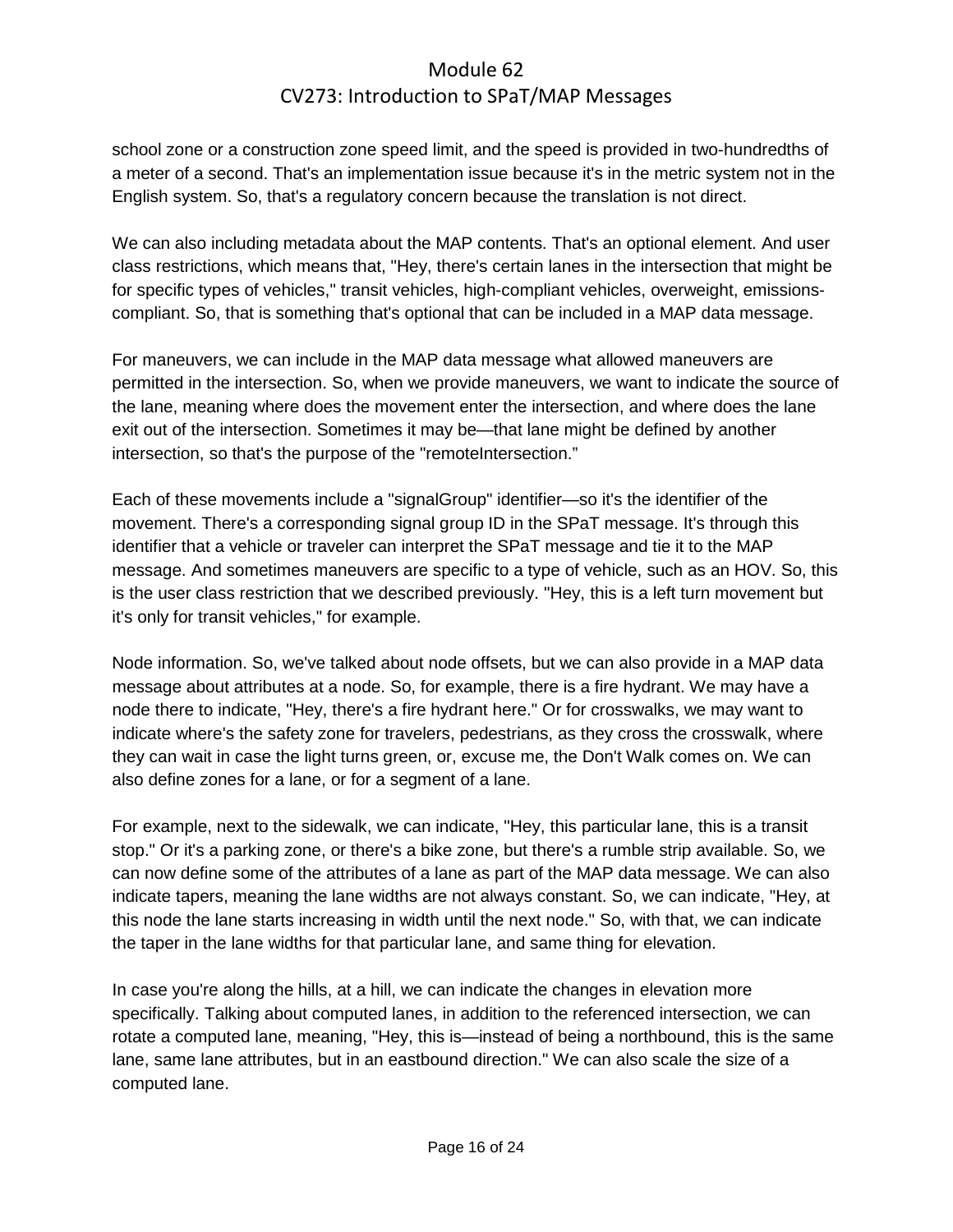So, when are optional elements of a MAP message—when should they be included in a MAP message? Again, it's the same thing as the SPaT message when it's required by regulation or by another standard, or if it's needed to support an application. If you're providing SPaT information, you need to include them in maneuver information so that there's a context for the travelers receiving that information so they know, "Oh, this SPaT message is tied to this specific movement in a northbound direction, making a left turn," for example. Location and safety zones. If I'm a pedestrian safety application, I need to know where the traffic elements are so that I can safety wait. That's included. And even though it's optional on a MAP data message, you may want to include that data in there to support that pedestrian safety application. So, we've reached our activity for the MAP message discussion, learning objective. So, the question is: Which of the following attributes for a lane is included in a MAP message? Your answer choices are: A, the centerline locations of a lane; B, the permitted direction of travel of the lane; C, the permitted vehicle types that may use the lane; and D, all of the above.

So, the correct answer is D, all of the above. All of the above are true. The MAP data message does include the centerline locations of a lane. It does provide the permitted direction of travel for the lane, and it can indicate any vehicle or user or class restriction type for a specific lane. So, we've reached our Learning Objective 4, which is to describe some of the implementation considerations to providing SPaT and MAP data. We'll start by first introducing several standards that may help define minimum requirements for specific applications that uses the MAP and/or SPaT data, and then we'll discuss some of the implementation considerations of how to specify SPaT or MAP messages for your agency, or your implementation.

So, up to this point, we've described why the SPaT and MAP data is needed, and it's really to support safety and mobility and environmental applications. We've also previously described what data is provided by the SPaT and MAP messages. The next couple of slides, we're going to talk about when, where, and how the data is provided to support interoperability. Our other standards will help answer some of these questions, but what data, and when, where, and how data is provided to support interoperability may depend on the application.

The first standard we want to introduce is ISO TS 19091. It's a standard that's been developed in the international arena led by United States subject matter experts to support the connected vehicle environment. So, again, so far we've talked about the MAP and SPaT messages in SAE J2735, but all SAE J2735 does is define the messages and data elements. It doesn't define what messages or when a message should be exchanged to support an application. It's kind of analogous, again, to the English dictionary.

It can take the words in the dictionary to be used but it does not describe how those words are to be used to communicate. This is what the English grammar kind of does. It defines how English words are to be used to communicate in an interoperable manner, meaning so that we each understand what we're—how we communicate with each other and understand what we're trying to communicate. So, ISO TS 19091 is like the English language. It defines what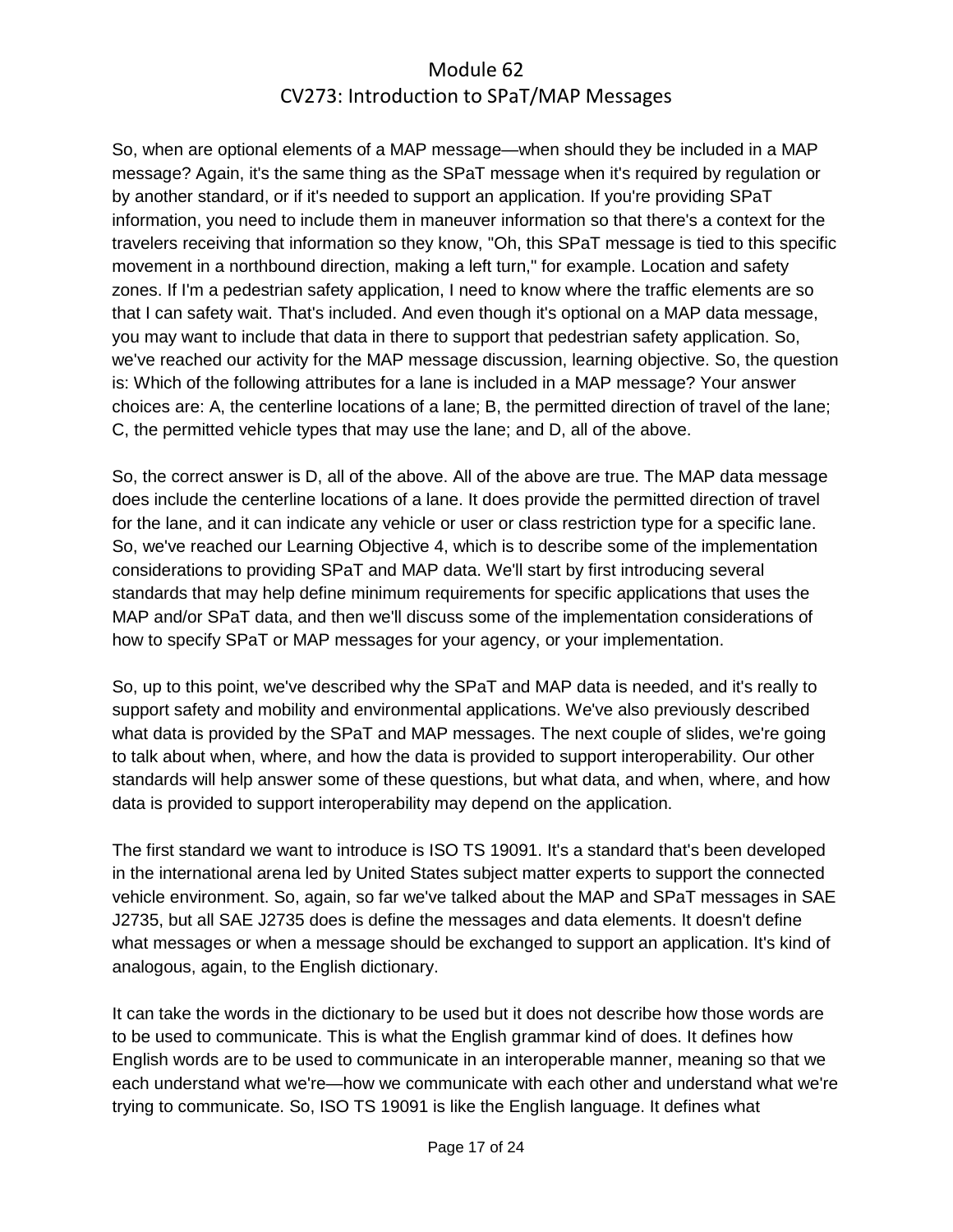messages are to be used to support a signalized intersection application and based on use cases, agencies' desires to support, it derives operational and performance requirements, defines the sequence of information exchanges, also called dialogs, defines what messages to be used, what data elements, data structures should be exchanged to fulfill the requirements in a standardized way.

By defining the standardized way, the standard allows agencies to produce, element, and test signalized intersection applications in a consistent manner. So, ISO TS 19091 has been adopted in Europe to support interoperability in Europe and for now it's probably recommended that we use it as guidance on how we support interoperability in North America until some other standard or reference guidance is provided.

Just to provide a quick overview, a high-level overview of ISO TS 19091, the V2I application addressed in this standard are described by use cases. Each use case describes the operations between the different actors, defines the information needs for communications between the travelers and the infrastructure, and identifies what information the application needs to support that particular use case.

The use cases in ISO TS 19091 can be categorized into three categories. One is priority and preemption applications; two is safety applications; and three is mobility and sustainability applications. Based on the use cases that an agency wants to support, it lists requirements to describe the details of that data. Deployments that conform to ISO 19091 will end up building to the same requirement and this helps ensure interoperability, and there are two types of requirements that 19091 supports: functional requirements—what is it that something has to do—and performance requirements—how well does it have to do it; how often do I need to broadcast the message, for example.

Based on those requirements, 19091 will specify which messages, which data elements, and which data frames should be exchanged to fulfill each requirement in ISO TS 19091. Sometimes it's a SPaT message, sometimes it's a MAP message. There's a handful that requires that we exchange Basic Safety Message, the NMEA/RTCM correction messages, or the SRM signal request, signal status messages that we discussed earlier in this module. If you'd like to find out more information about using ISO TS 19091, there is a module called CV271 using the ISO TS 19091 standard to implement V2I intersection application functions.

A more North American version of that, centric, but similar to the ISO TS 19091, is the SAE J2945/x family of standards. All the standards in this family identify information and performance requirements for applications using SAE J2735. So, it also indicates how often a message is sent and minimum quality requirements for sending messages to support specific applications. So, each document identifies the minimum requirements or recommended practices for specific applications.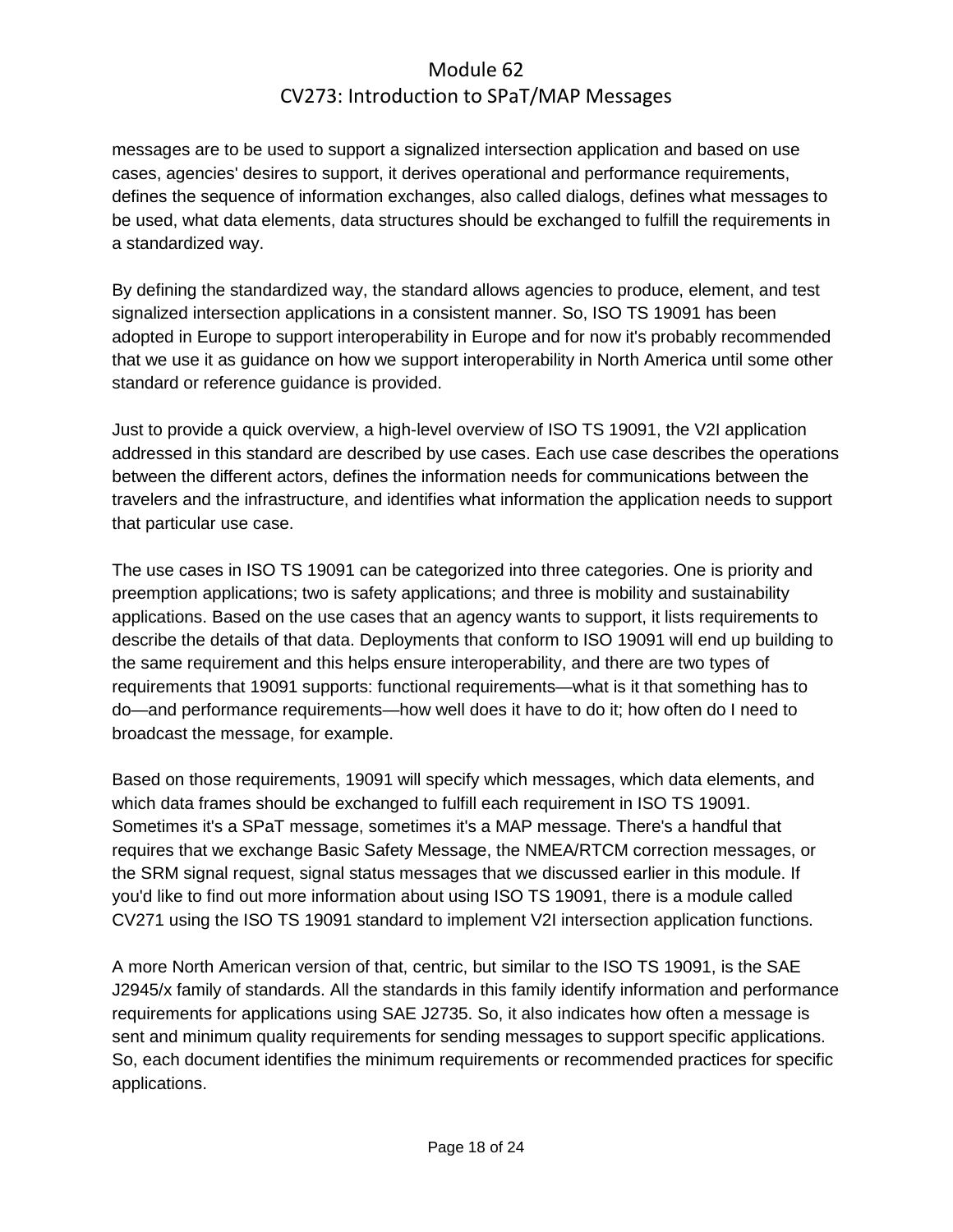Going over some of the relevant standards documents in this series, one is the SAE J2945\_20171012 Dedicated Short-Range Communications Systems Engineering Process Guidance for SAE J2735 document. This is also known as SAE J2945/0. It provides common requirements for all connected vehicle applications. It includes systems engineering contents, some concept of operation requirements for the family of standards. So, it provides generic content and requirements and documents for the rest of the standards documents in this family.

Two of particular interest is SAE J2945/A, previously called SAE J2945/10. It was intended to provide recommended best practices using the SPaT and MAP messages to meet operational needs. This document is currently on hold because the committee realized that there's similar projects, work, that's been going on. So, they decided to put this on pause. There's two other documents that talk about this similar topic, and USDOT has started a new project called Connected Signalized Intersection project, which will address most if not everything that was intended to be in the J2945/A.

Also related to this module is the SAE J2945/B, which is recommended practices for signal preemption message development. It was previously called J2945/11, but this is currently under development, and it's going to provide reference implementation on how to provide signal priority and signal preemption at signalized intersections. So, it's based on implementations that are currently under development or that have been implemented.

Another standard that might be of interest is NTCIP 1202 v03, and this standard has content that will help define what to implement in SPaT messages. So, recalling that the source of SPaT data is from traffic signal controllers, NTCIP 1202 v03 standardizes data exchanges between a signal controller and the center beginning with v03. It also standardizes data exchanges to a roadside unit process so that it can generate SPaT messages. Version 3 was released in 2019. It's an update of Version 2, which was published in 2005, and adds system engineering content in addition to support new user needs in the connected vehicle environment.

This is a context diagram, the scope of the NTCIP 1202. Notice that in addition to the interface between the controlling unit in the middle and a traffic management center or a maintenance laptop on top, we've also now addressed the interface between the controlling unit and a roadside unit.

So, some of the connected vehicle user needs addressed by the standard. It focuses on the interface between the roadside unit and the controller, and one of the user needs is to provide SPaT data to the roadside unit so it can generate the SPaT message. One of the new uses that we also included is it provides a check that the SPaT data matches the MAP data. So, there's a checksum that we included there so that we make sure that the contents of the MAP message has not changed. It could be a bad thing if the SPaT data that we're generating does not correspond to the MAP messages that we're also broadcasting. So, there's a check that we included in NTCIP 1202 to make sure that they are in sync.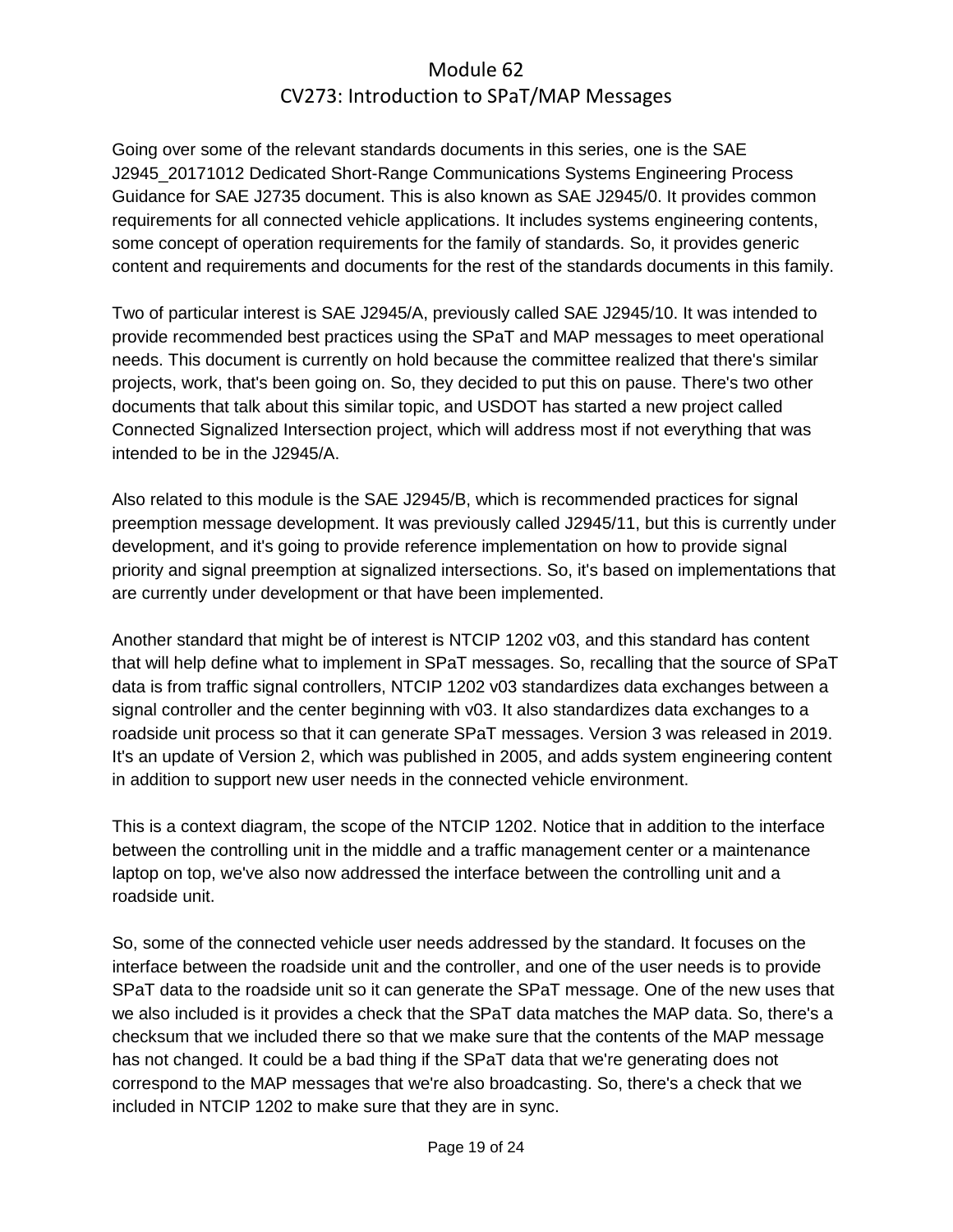There's a note that NTCIP 1202 has user needs and requirements that support all the MAP, SPaT messages in the current version, which is March of 2016, except for regional extensions, and start time. Start time was because it was ambiguous. There was not agreement on what the definition of start time was, and regional extensions because no religion extensions had been defined at this particular time. So, the implementation issues that we have to consider when implementing NTCIP 1202 is: Does the controller push or pull the data with the RSU? There have been disagreements and arguments on both sides on which is the better way to do it, whether the controller pushes to the data to the RSU or whether it pulls the data from the RSU.

Factors to consider includes the performance, bandwidth concerns, processing requirements, and security. So, that might be—this is a decision that your implementation has to consider. The data elements are the same. Whether it's push or pull, the difference is which device initiates the exchange. Even if the controller pulls the data from the RSU, the controller should still push the data up periodically. That's the recommendation.

Another implementation issue is the clock differential. Signal controllers often, especially the older ones, may use a different clock source that the roadside units. The roadside units are based on GPS. They use the GPS as a clock. Not all signal controllers do that. Some might be based on the electrical grid; some of them might be based on WWV. So, there's going to be a clock difference between the two devices, so how do we address that clock difference? So, the controller provides its time with SPaT data based on ticks, and then there's the expectation that the roadside unit will make the conversion, adjust the number of ticks and convert it to number of milliseconds based on GPS time.

So, for additional information about the NTCIP 1202 v03, there are some modules professional capacity building modules that are being updated to talk about the Version 3, so that's the reason it's called the A315 modules. There's the A315a for user needs, A315b for requirements, and eventually there'll be a T315 for testing NTCIP 1202 v03. So, we've talked about some of the standards that might help you specify SPaT and MAP messages.

We now want to talk about how do we do that, and determine which operational data elements to include in your specification. One recommendation is look at ISO TS 19091 as a guideline. It lists out the most common use cases for signalized intersections. Take a look at which use cases you want to support, and then 19091 will indicate, "Hey, if you want to support this use case, these requirements, and thus these data elements, should be included in your specification." If you're using NTCIP 1202 for your controllers, to communicate with your controllers, we suggesting completing the PRL or the Protocol Requirements List, which is in a table in NTCIP 1202. What it does is once you complete the Protocol Requirements List, it makes some of the optional data elements in SAE J2735 to be mandatory.

And finally, right now USDOT has started—we mentioned this—USDOT has started a new project called the Connected Signalized Intersections Project. It started in November 2019, and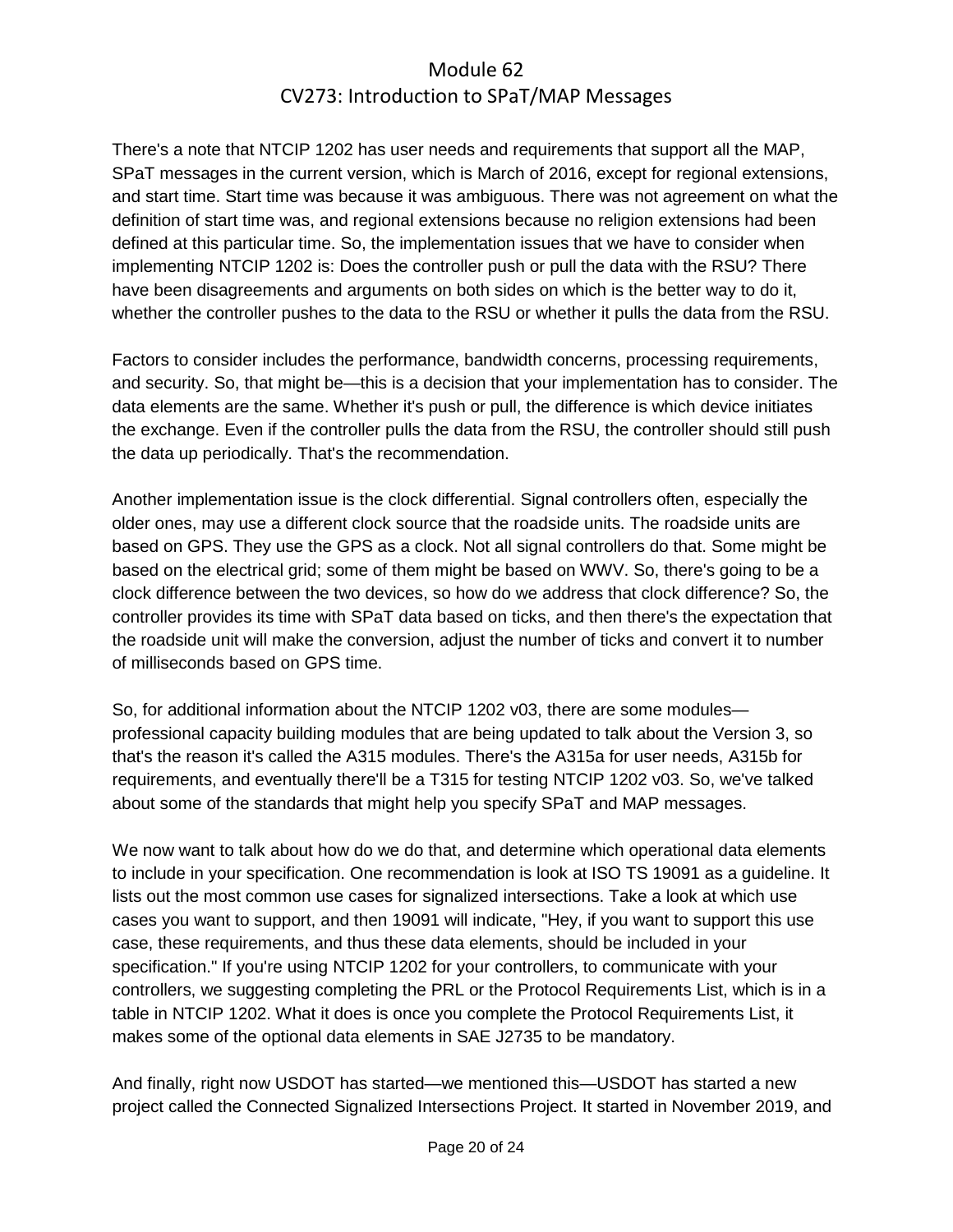the purpose of this project is to either develop a standard or a specification to define key capabilities to support interoperability for state and local infrastructure owner/operators.

Another consideration for both SPaT and MAP messages is to consider communications media. So, this could be, for example, DSRC, dedicated short-range communications, or C-V2X. For example, if you're using the DSRC, it implies the use of other standards which may impose constraints on the messages. IEEE 1609.x, for example is used with DSRC, and one of the standards in IEEE SPaT, latency can be a consideration for how the message is broadcast.

--inspected the contents of the SPaT or MAP message, we do need to consider how security is provided and then from where, when, generating the SPaT or MAP messages. It could be signed, signed to indicate that it's an authentic message. It could be signed at the roadside unit. It could be signed at the center. That's a security decision that has to be made for your specific implementation. There are other PCB modules currently being developed that address security, so I refer you to those modules to see what other modules may be currently available.

Specific to MAP messages, MAP messages must be included with the SPaT messages. If you're broadcasting a SPaT message, there should be an accompanying MAP message that also gets sent. Both messages have something called Signal Group ID, which are technically operational, but they really are required if you're broadcasting both so it provides a linkage between the different movements at the intersection.

The SPaT indicates what's happening, what's being allowed, what movements are being allowed at the intersection, but the MAP message indicates where the lane is and where the movements are. The level of detail of the MAP messages is going to vary based on your implementation. It depends on which applications you intend to support. Some applications don't require a high level of detail. Some of them may require more. So, the level of resolution may vary.

The geographic extent needed may vary depending on what applications. If it's a low-speed environment, a low-vehicle-speed environment, you may not need a big geographic extent. If it's a higher speed, then you may need to consider a longer roadway to be included in your MAP data message. What information is needed? You can report on messages, but if you're not expecting to support pedestrian applications, for example, don't include the crosswalks.

There's communications limitations, the message sizes that might be imposed based on what communication you are using. So, even though we said, again, like the SPaT messages, you can include up to 32. Typically, you only include one, maybe three intersections per MAP message. Look at SAE J2735. It does include recommendations on transmission rates for both MAP and SPaT messages. For the MAP message, it's recommended once every 200 seconds. The SPaT messages, we usually broadcast every tenth of a second. The SAE J2735/0 also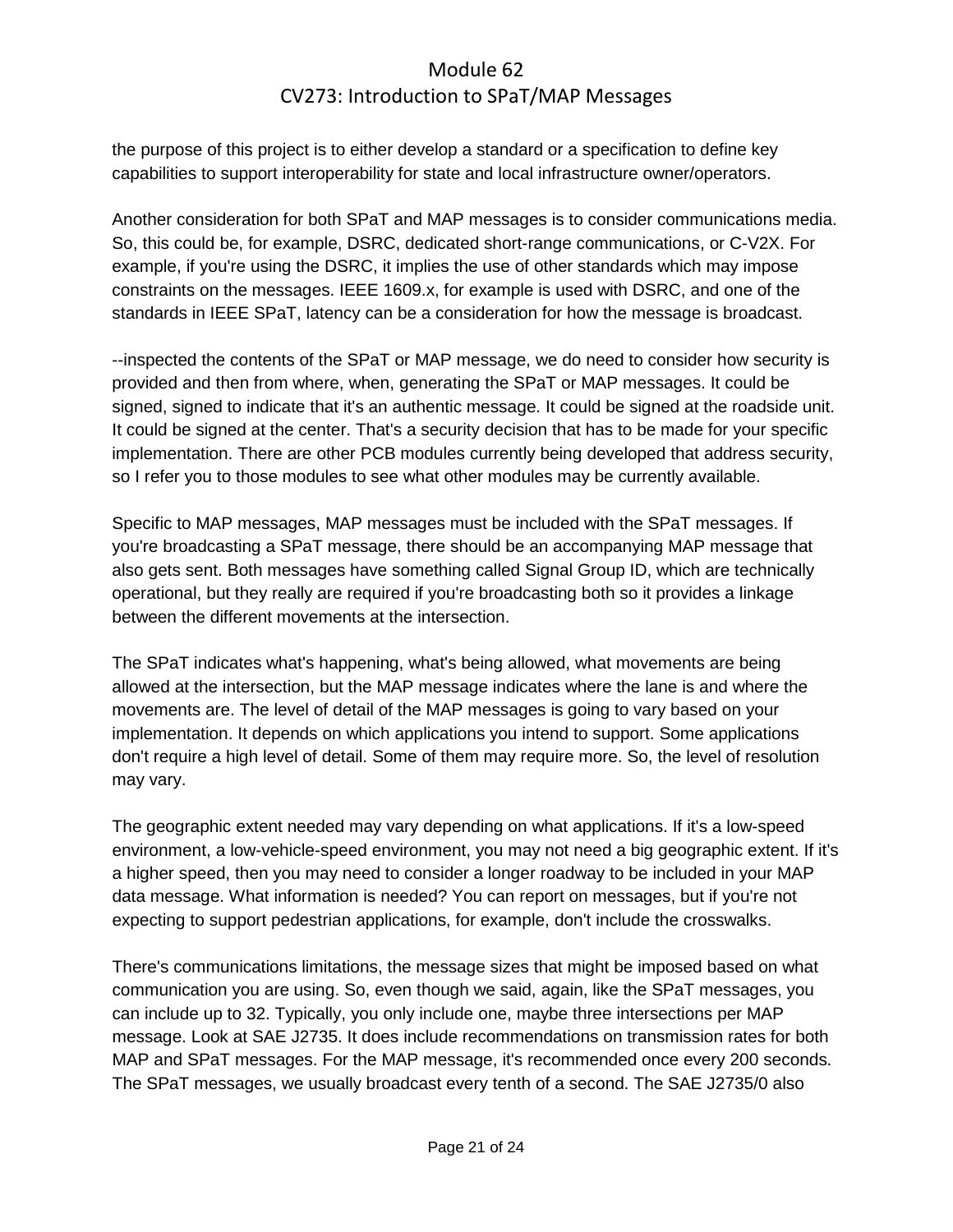includes what DSRC channels to the message should be broadcasted at and recommends transmission and power levels.

Other implementation issues for our MAP include—it's based on the WGS84 coordinate system, but that coordinate system doesn't recognize that—well, North America is moving from the Prime Meridian almost 10 centimeters per year, so that needs to be considered. Intersection and ID numbering—we need to probably come up with a consistent scheme for uniquely identifying intersection IDs within the United States, or at least within the states. So, that's something that each state DOT may want to try and work out. "How do we number the intersections so every intersection within the state has its own unique ID number?"

We still need to define how we implement or define lanes. For example, how crosswalks are reproduced on a MAP data message—we provide the format but we don't talk about how we represent crosswalks, and there has been six, seven different ways that crosswalks are represented around the world. So, that's something we need to work on. As of this recording of this module, the Connected Vehicle Pool Fund Study recently released a request for letters of interest to create a guidance document for MAP preparation, or how to create MAP messages. This is expected to be a one-year project that's expected to start in March 2020. So, that's something we should be watching.

There are tools for developing MAP messages. USDOT has created a J2735 MAP tool. What it does, it can help automate MAP data validation and visualize data to reduce errors. It takes the MAP message that's been created and overlays it over a base MAP. That way you can visualize is the overlay accurate and does it match the base MAP. We can match lane widths and the allowable maneuvers of the MAP message contains those optional data elements.

Some additional references that are available in the Student Supplement. So, look at the reference section. I'll point out three of them here. As we've mentioned throughout this module, there are other PCB modules available that talk about different variety of topics. Security is one of them; some of the other standards that were mentioned, some of the other messages that are supported in J2735. The National Operations Center of Excellence, as part of the SPaT Challenge, has a webpage that contains a lot of excellent resources and guidance for implementing applications at signalized intersections. In addition, we suggest reviewing how the CV pilots have been implementing those pilots. Some of the information that may be useful is how the CV sites work together so that the different pilots are interoperable.

So, to talk about a case study: What reasons we developed these standards is for interoperability, so that no matter which vendor we use and no matter how we support applications, that they're interoperable. The city of Anaheim decided to test their interoperability—so this is the case study. What they did was they deployed onboard units and roadside units from three different vendors. Onboard units belong in the vehicle. In addition to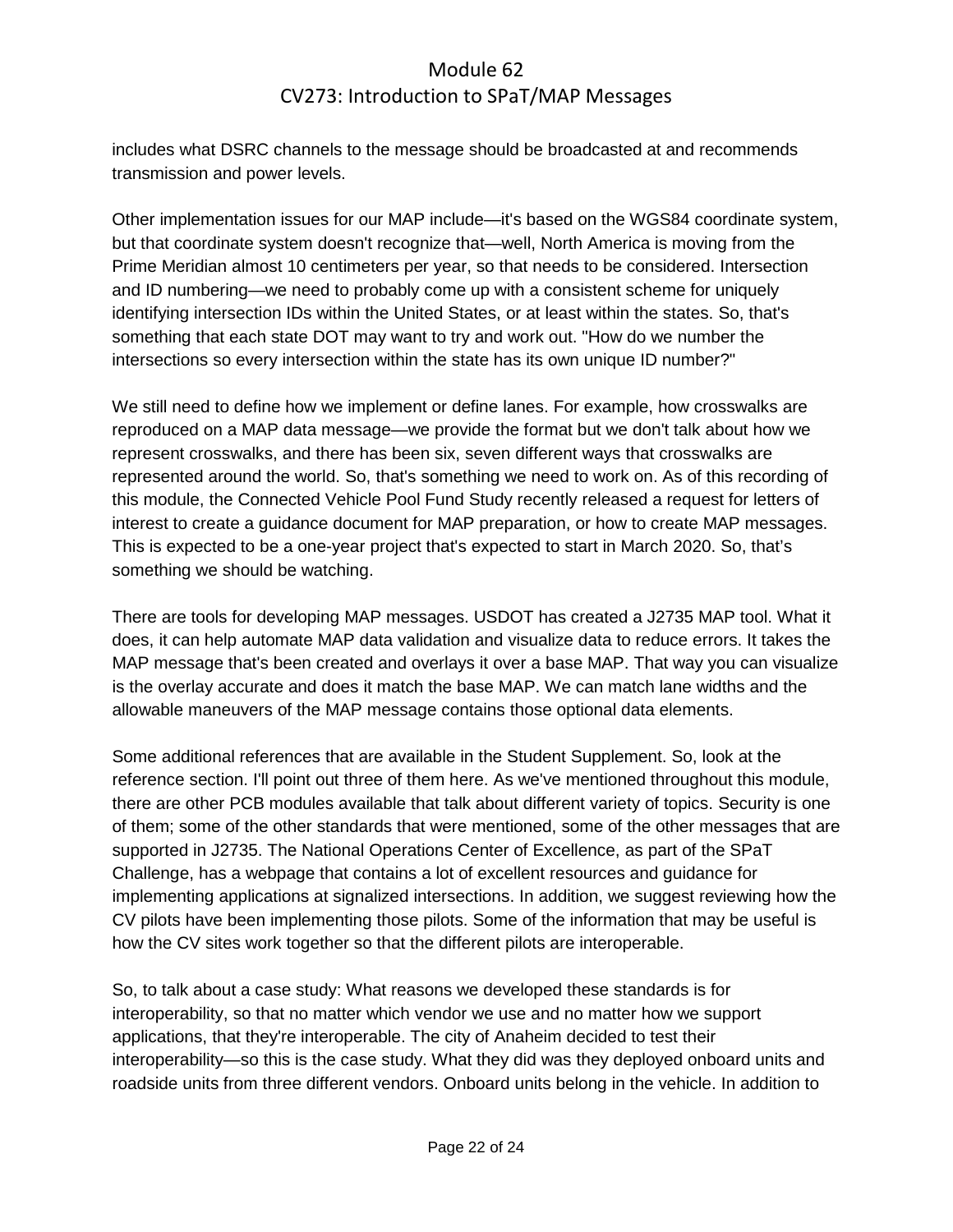the radios, they include the applications for collecting data from the infrastructure. So, they deployed OBUs and RSUs from three different vendors on their roadway network.

Obviously, not unexpectedly, OBUs and roadside units from the same vendor worked, but when they compared it with different vendors—meaning Vendor A, OBU talking with Vendor B's RSU—it showed different results. There was real inconsistencies, or there was no interoperability between the different vendors. Times to change showed up differently on the vehicle applications. Applications did not always work. They did a little study of it and realized that the MAP configuration affected the applications on the onboard unit or in the vehicle.

Sometimes applications were expected optional data elements and if it didn't get it, it didn't know how to handle that situation, so it didn't properly display the correct data to the driver. The reverse was true. The applications were not expecting some of the optional data that was being broadcasted and it was like, "Oh, I wasn't expecting this." It didn't know what to do, so it didn't handle that particular situation properly. So, the lessons learned from it is specify which optional elements are mandatory for your specific implementation, meaning included in your specification. Test the applications that are being implemented to make sure that they handle unexpected or nonconforming data packets. "I wasn't expecting this data element but I received it. How do I handle it?"

So, we reached our final activity. So, the final question is: When broadcasting SPaT and MAP messages, which of the following issues must be considered? Your answer choices are: A, only one intersection is contained in each SPaT and MAP message; B, all MAP messages must be accompanied by a SPaT message; C, other standards may limit the number of bytes in a message; and D, SPaT and MAP messages must use the same broadcast rate. When broadcasting SPaT and MAP messages, which of the following issues must be considered?

The correct answer is actually C: Other standards may impose message size limitations. A was incorrect because each MAP and SPaT message may describe up to 32 intersections. This is incorrect between SPaT messages must be accompanied by a MAP message. The MAP message does not have to be accompanied by a SPaT message. The MAP message may be for a roadway segment and there are no signalized intersection at roadway segments, so answer number B is incorrect. And answer number D is incorrect because SPaT messages are dynamic. They may need to be broadcasted more frequently.

So, in summary, this is what we have learned. For the first learning objective, describe the scope of the SAE J2735, we learned that SAE J2735 is a data dictionary for the connected vehicle environment. It defines messages and data elements fort transportation connectivity.

We've also learned that the SPaT message provides dynamic information for a signalized intersection, including the general status of the traffic signal controller, the signal timing information, and what lanes might be currently in effect.